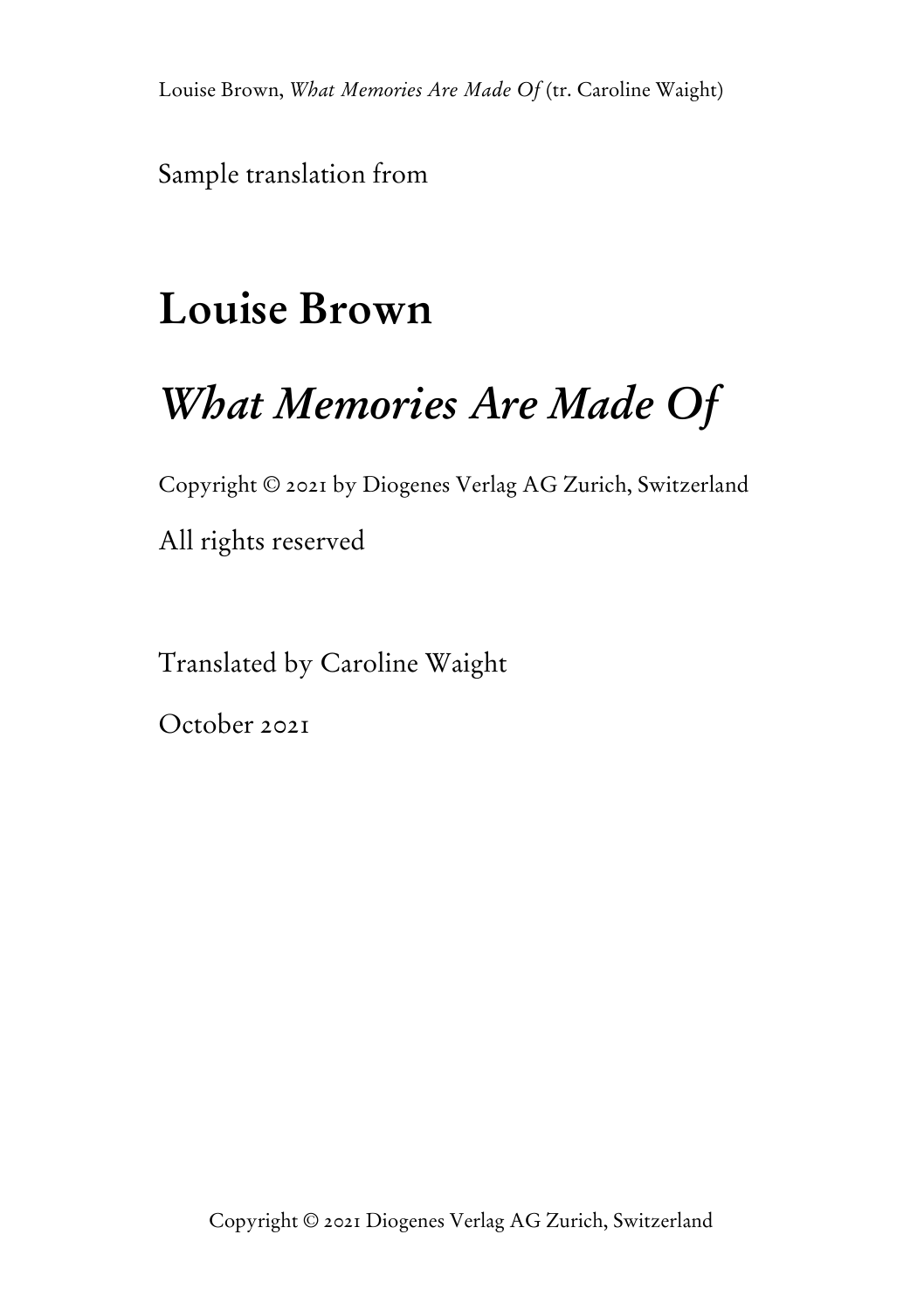## **INTRODUCTION**

## **Small Apple Trees**

**or**

## **Every Death Is Unique**

The chapel is lined with apple trees. Small trees, three to the left and three to the right of the altar. The scent of their fruit mingles with the sweet, dusty odour of the building.

The apple trees flank two coffins. The coffins bear a married couple, Karlin and Hermann, who died soon after one another. Two coffins are unusual for a funeral service, but I don't find the sight disconcerting. It's comforting, actually, to know that a couple who spent more than sixty years together will be given a final farewell together too.

2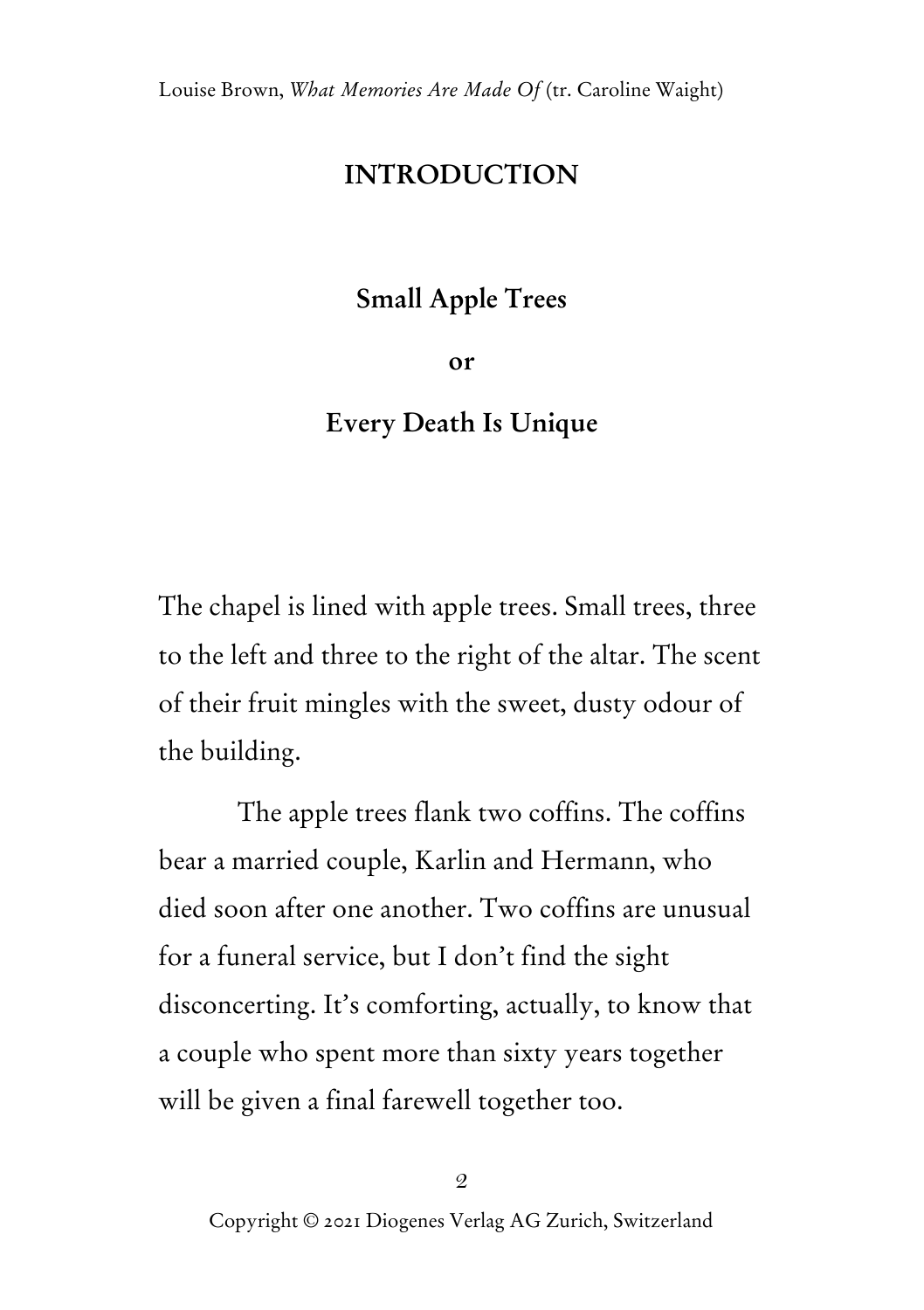The coffins are decorated with roses, sunflowers and apples. Sunbeams fall through the stained-glass window above the altar, bathing everything in a warm light. I stand at the lectern and gaze at the empty pews. In a few minutes they will be filled with the relatives and friends of the deceased. My heart beats faster at the thought that as a funeral celebrant, it is my privilege to give the couple's farewell speech. I will stand at the pastor's lectern and officiate throughout the ceremony.

In my eulogy, I will talk about the life and death of these two people. As always, I hope that I can help ease a little of the relatives' pain; that I can support them on their path into their new life without the deceased.

There is no formula for a perfect eulogy. But when a daughter says she feels as though her father was present at the ceremony, and that she found this comforting, or when a guest asks me whether I knew the deceased – then I know that my words have

3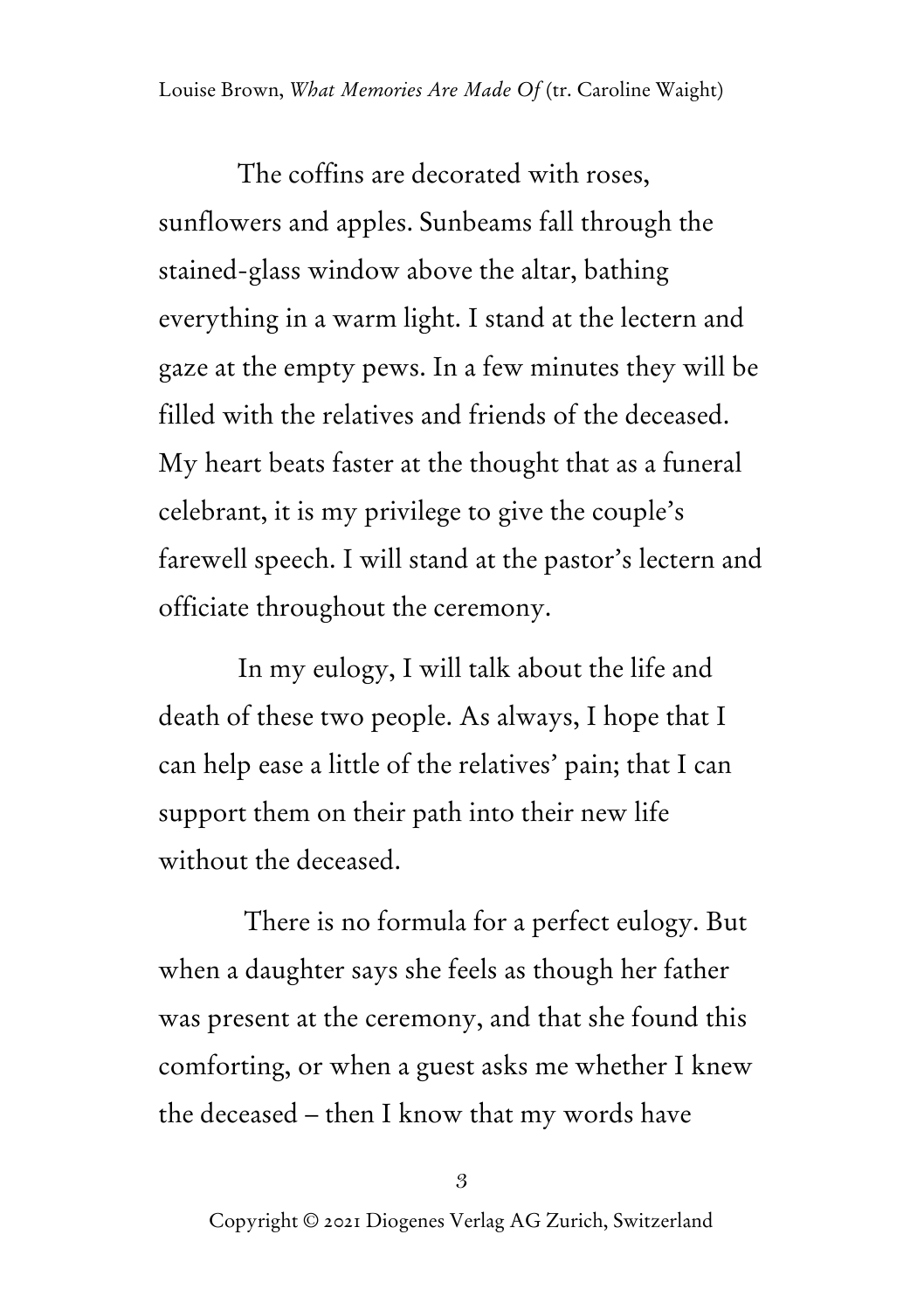touched at least some of my listeners. Or that some of those present have recognised themselves and their loved-one in them, and that these words have created some semblance of familiarity, at least for the duration of the ceremony, at a time when so much seems alien to the bereaved. It takes more than data and facts to write a good eulogy, I think. But what images and snapshots from a person's life should be added to the facts? Which memories are the right ones, the most important ones? Which ones will make it feel almost as though the person is present at this moment? In this at times painful yet wonderful role, I have thought about these questions more and more often. What memories should we hold onto? What do we want to remember? What remains of us when we die? What do we leave behind?

Several months after the service, I'm standing at a market stall, buying apples. As I hold one in my hand, I can't help thinking of Karlin and Hermann's

<sup>4</sup>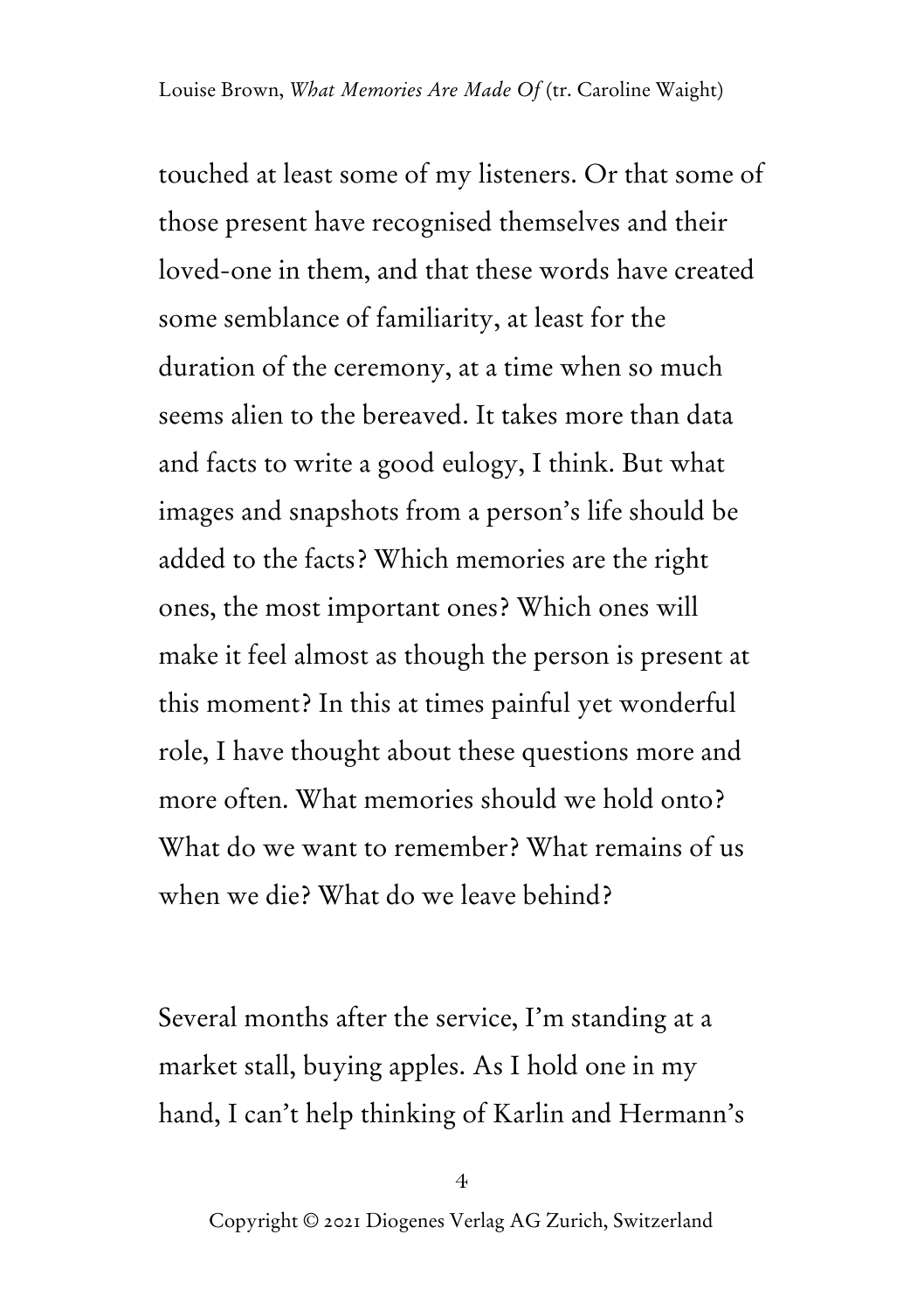funeral. I can smell the apples on the little trees and see the soft light on the coffins. And then another image comes to mind: a house on the outskirts of a small north German town. Fruit trees in neat rows outside the windows. I see a living room and a rug that has been rolled back, and middle-aged couples dancing the foxtrot to a popular song on the bare wooden boards.

It is in this living room that I sat with the family before the funeral. Before a eulogy, I meet with the relatives to gather information and thoughts on the deceased. In Karlin and Hermann's case, I spoke to their adult children. Sitting at their parents' dining table, I noted birthdays, wedding anniversaries and death dates; I wrote the words 'family farm, asparagus and pigs' and that the couple had transformed the farm into a tree nursery. I wrote that this had become their life's work. That their father preferred mealy apples and their mother crunchy ones. That they moved into adjoining rooms in a care

5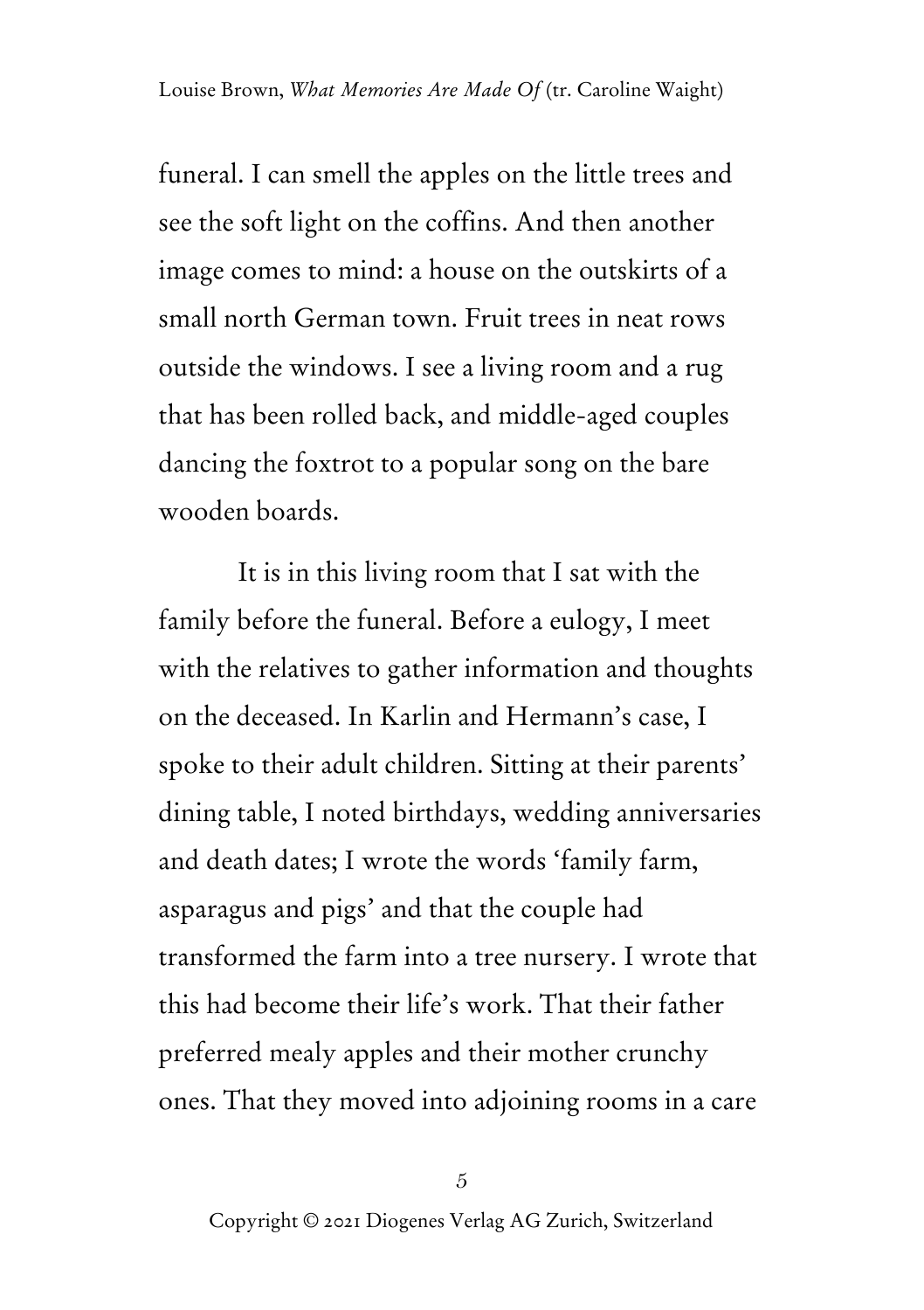home two weeks before they died, but were reunited only one week later. Karlin and Hermann had shared a bedroom for sixty-three years. They died within a few days of one another.

As the sunlight fell across the coffins in the chapel, I told their story, describing how they had lived for their nursery, how hard work and a sense of duty had governed the course of their lives just as the seasons governed the flourishing of the trees, and how they had followed the same daily routine for decades: rising at dawn, serving lunch for their employees at midday, and at the end of the day, enjoying their sandwiches in front of the television. And I recalled how on Friday evenings they would drop everything and dance with friends in their living room to the music of the singer James Last, until – in my mind, at least – the stars twinkled above the fields.

I can still see this image today, when I'm at the market, buying apples. It still warms my heart. Karlin's and Hermann's story was one of my first as a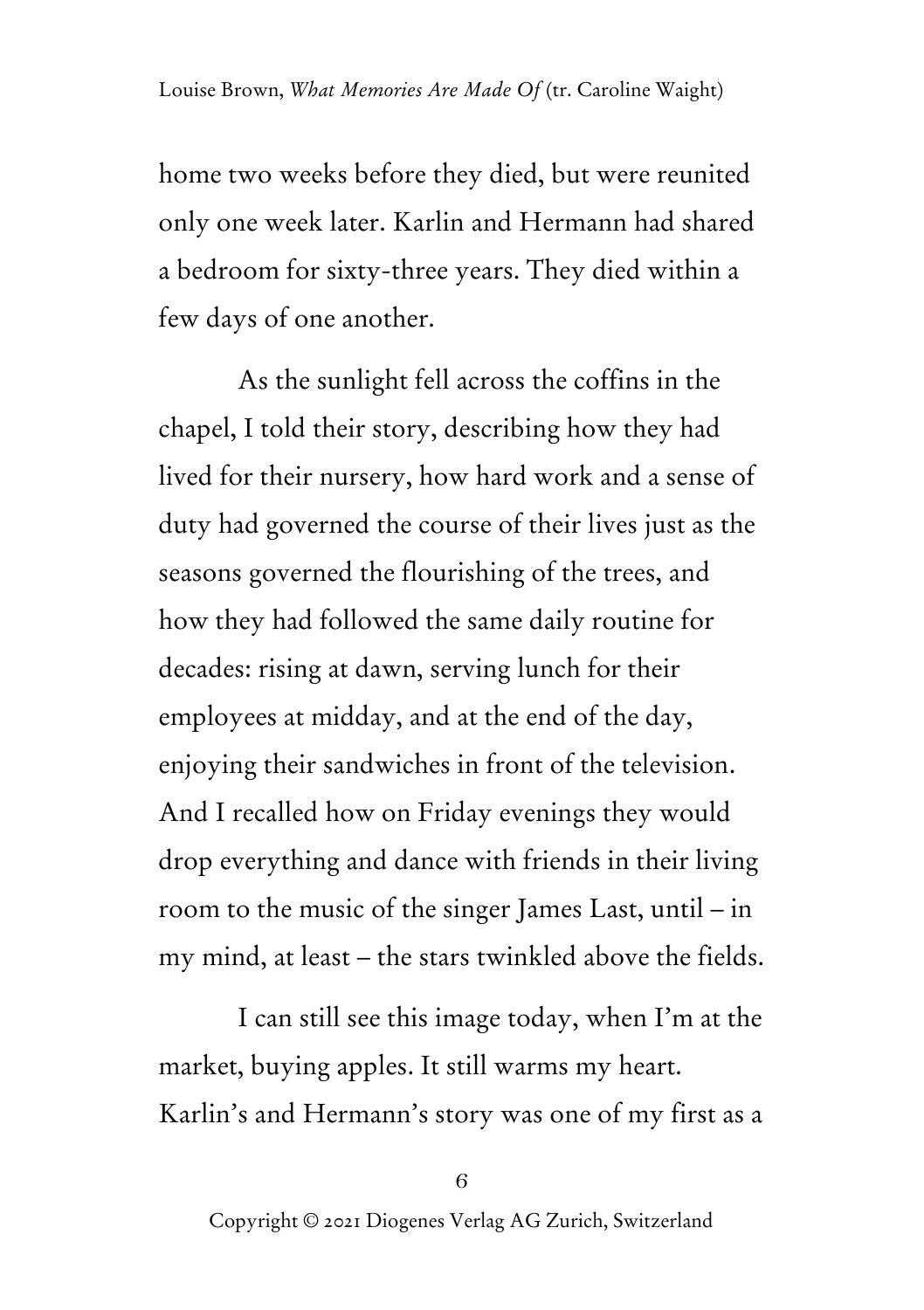celebrant, and perhaps that is why I was so moved by it. It showed me that we are often more than we appear to be. That we all have surprising and contradictory sides to us, and that it is death that sometimes reveals these idiosyncrasies. Experiencing a loss can make us take a break from the frantic pace of everyday life and take a closer look at what is around us. Then, sometimes, we discover what makes a person unique. It may be revealed more in the details than in grand gestures – details that are frequently overlooked in our daily lives. This was one of the first things I realised as a celebrant: how unique and precious we are in our ordinariness.

Often, when I first meet a grieving son or daughter, they will say, 'I'm really not sure what to say about my mother.' We'll talk about her death first, and then about her life. When her children start to tell me about their mother – sometimes concisely, sometimes in detail, sometimes fast and sometimes slowly,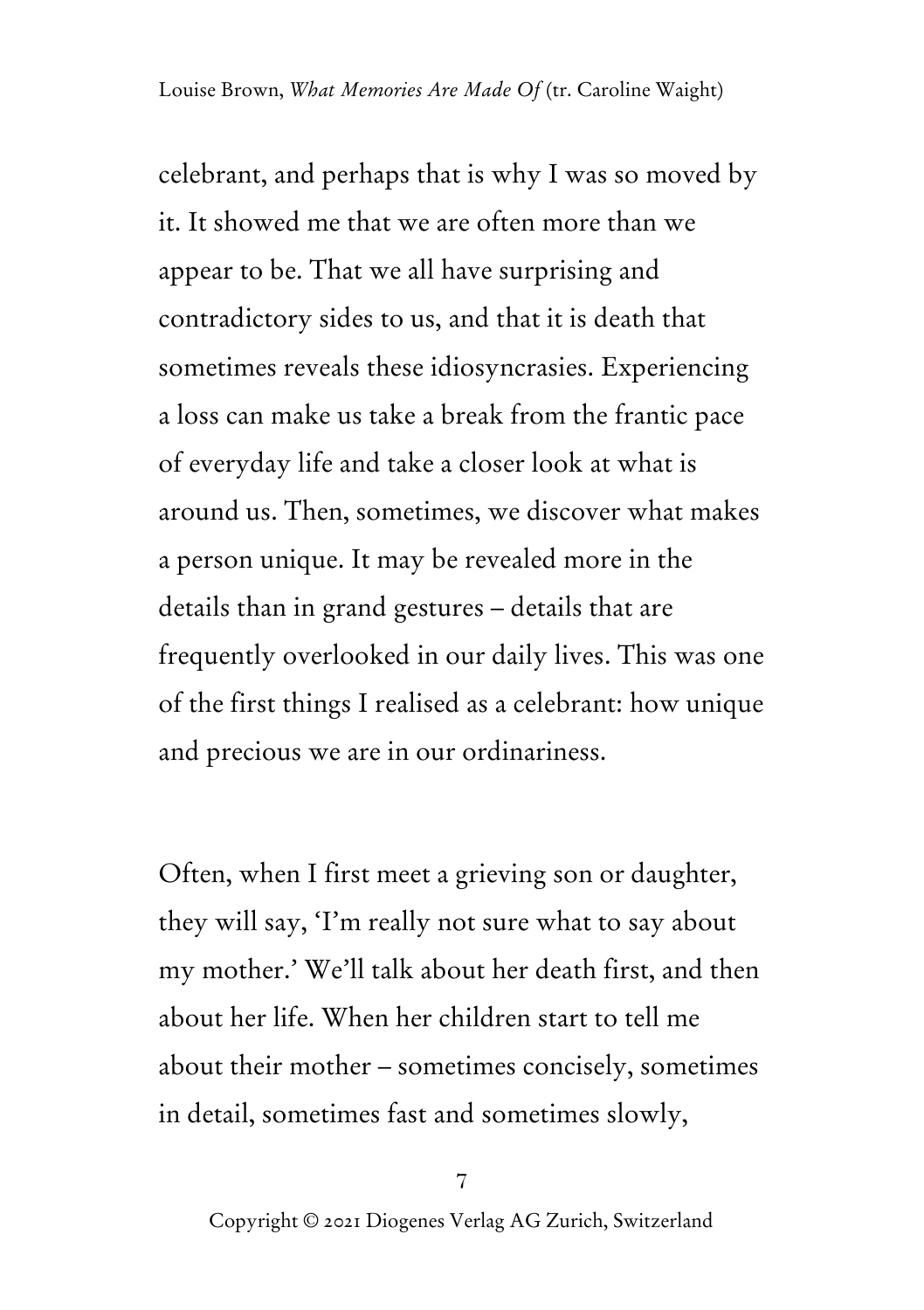sometimes leaving gaps, because they don't know when, for example, she began her professional training or met their father; when the thread of thoughts and words slowly begins to spin and the outside world falls away; when family members talk over one another, laughing and crying: it's an intense moment. I see their faces come to life. Something begins to shine in their eyes. Often, I can sense their relief at having told these stories. It's a relief that stems from being able to tell them in all their detail, but equally it's because the story of their loved-one is also their own.

There are apparently scientific studies proving that our body temperature increases when we actively remember things. I am not a scientist. Everything I write here is based on my personal experience. But I like the thought that stopping to recall the past warms us from within, making our hearts beat faster and allowing us to feel once more emotions often buried by grief.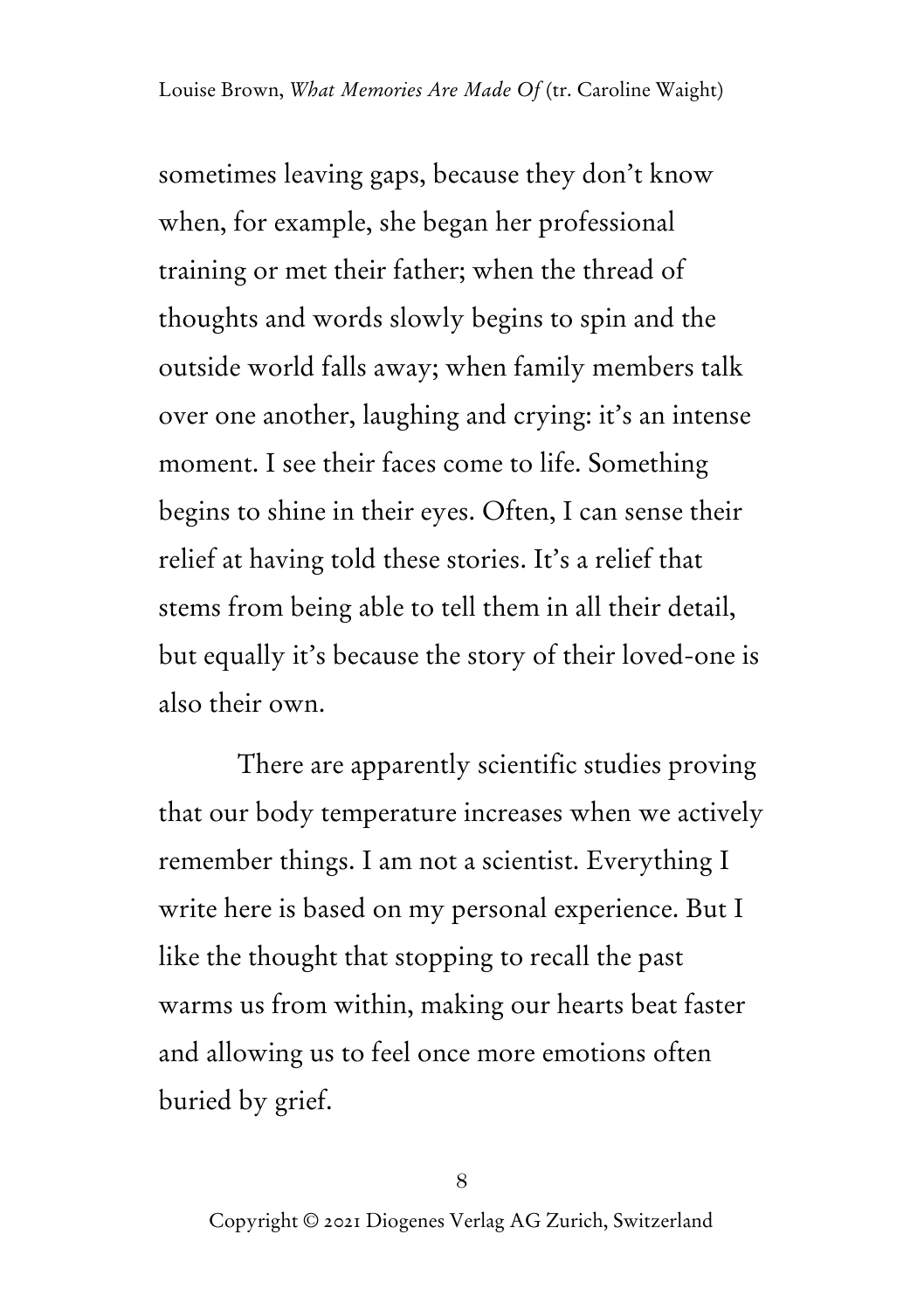When a daughter describes how her mother had to flee across a frozen sea at the age of six, or how their family home was destroyed by a flood and her mother looked after the children and the business on top of cleaning the house; how she cared for her grandchildren after her daughter's marriage broke down and later, despite suffering from cancer, helped in her children's shop … when a daughter tells me things that are known in the family but haven't been considered in their entirety before, and she suddenly becomes aware of their significance, I'll see her lean back at the end of our meeting, astonished at the densely scribbled pages in my notepad, and say, 'I never thought there was so much to say about my mother.' Or: 'My mother actually accomplished quite a lot in life.'

There are two fundamental events in our lives: birth and death. While newborns introduce themselves with a fanfare of crying, a dying person bids farewell in profound silence. Even if there are

9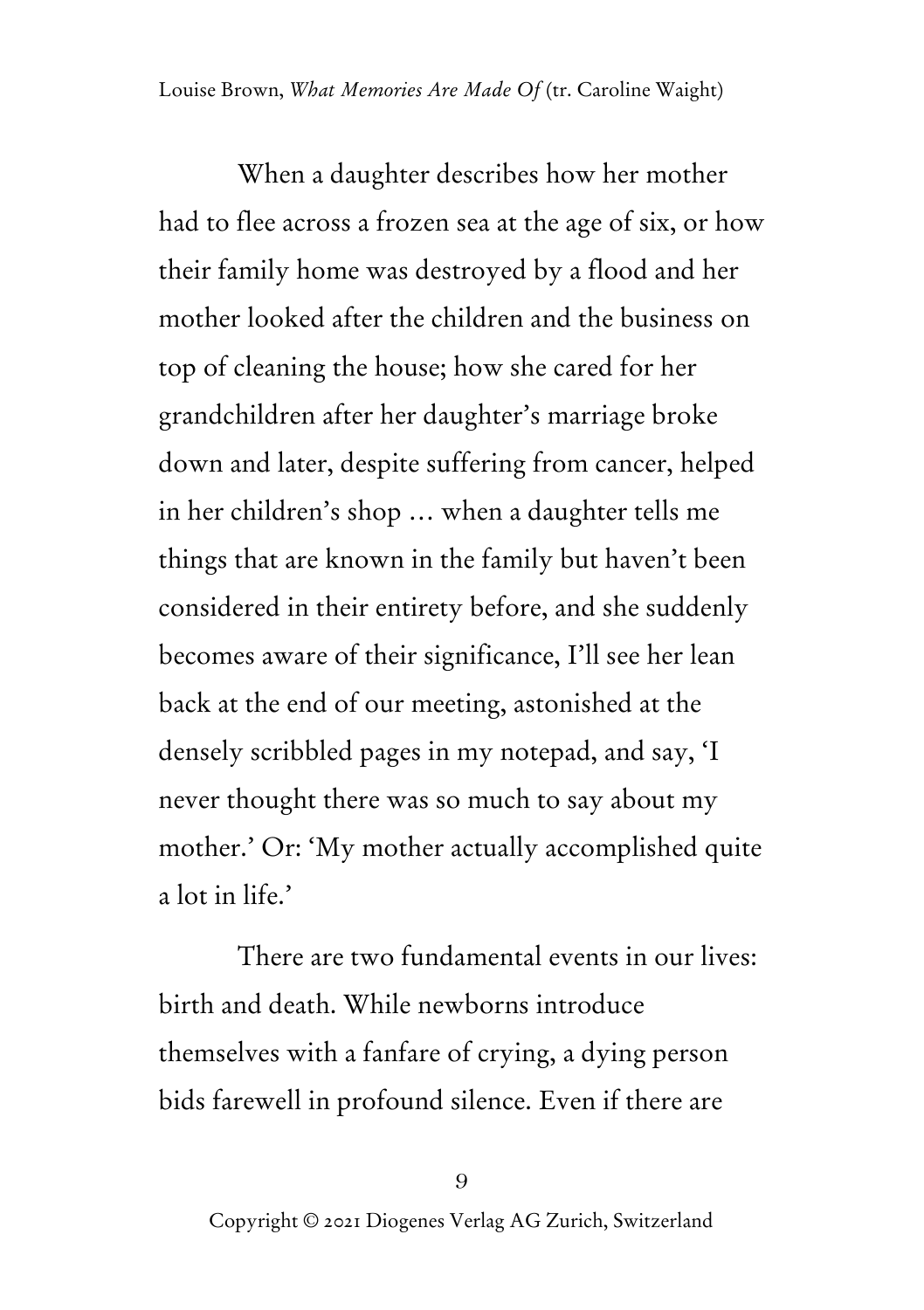doctors or family members bustling around when the end comes, if machines are beeping or voices raised, many relatives experience the moment of death – at least, this is how they describe it – as though it were happening in slow motion, or as though time stood still. And in the minutes or hours after death, something of this stillness remains, like a silent echo in the room: a stillness that many of us no longer heed, nor wish to.

I don't want to repeat what's so often claimed: that even dying and mourning were better in the old days. In the days when Grandma would be laid out at home, and family, neighbours and friends could come to say goodbye in familiar surroundings. When leavetaking was still a shared experience, whereas today it's a lonely affair that we are left to deal with by ourselves. In the course of my work I have met many families who have stayed with their loved-one after death, sometimes for half an hour, sometimes for a whole day, sitting on the edge of hospital gurneys or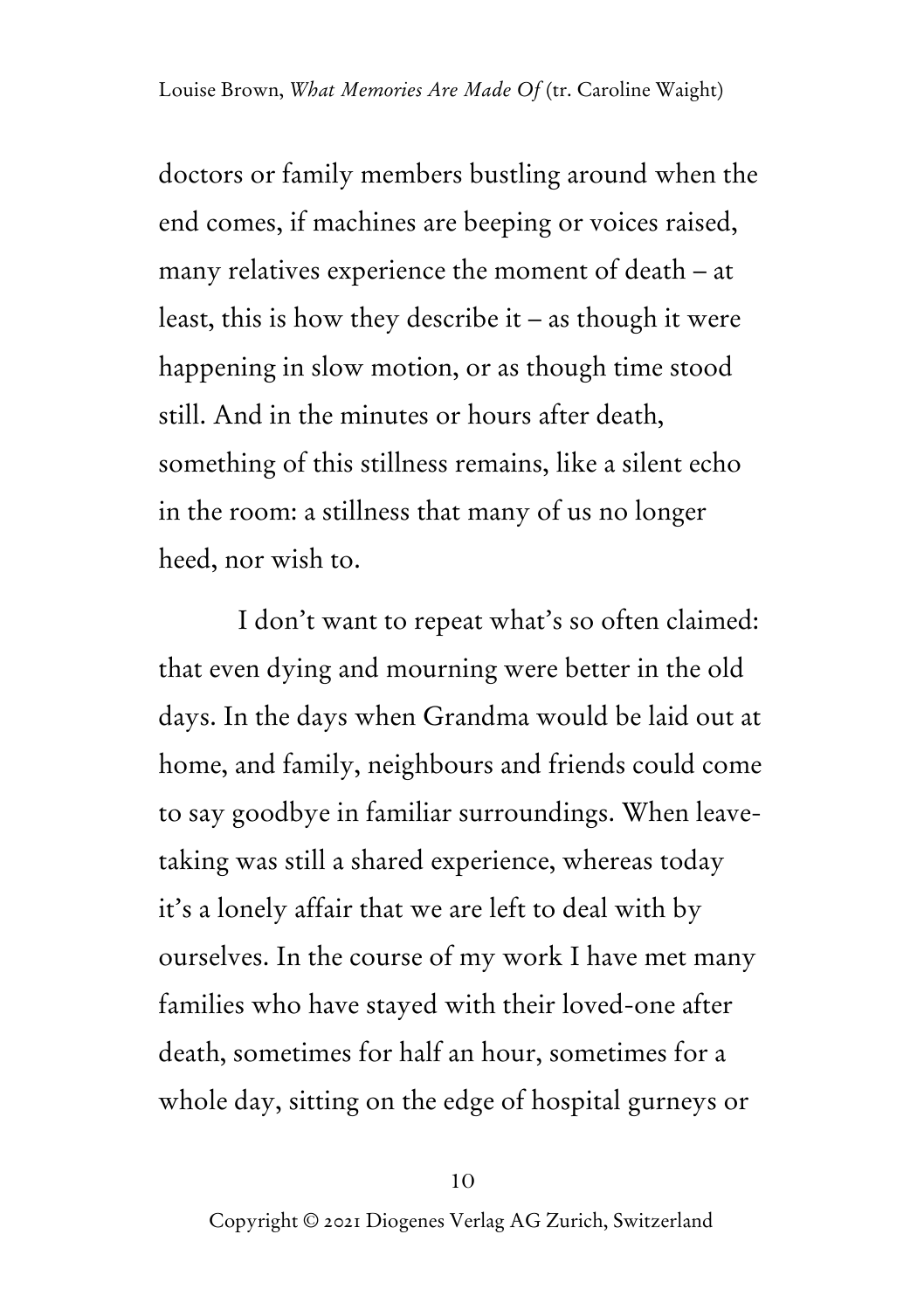gathering round sickbeds at home, lighting candles, playing their loved-one's favourite music or stroking their hand. While they leave their commitments and everyday concerns at the door, if they don't enjoy those last silent hours, then at least they appreciate them later. Or at least that's how they recall it: how good it was to spend that time with their departed. How being with them, whether alone or with other relatives, continued to resonate long afterwards.

My mother died at night, in the palliative care unit of a rural hospital. The following day she was laid out in a small white room, the 'Room of Silence'. I arrived in the morning, rushing in from the big city to be with my father, who sat slumped at the edge of her bed. As I entered the room, my feelings threatened to overwhelm me. The sight of my mother seemed to make the pain even worse, as though something was tearing inside me. For my father, on the other hand, the hours he spent at the bedside of his late wife were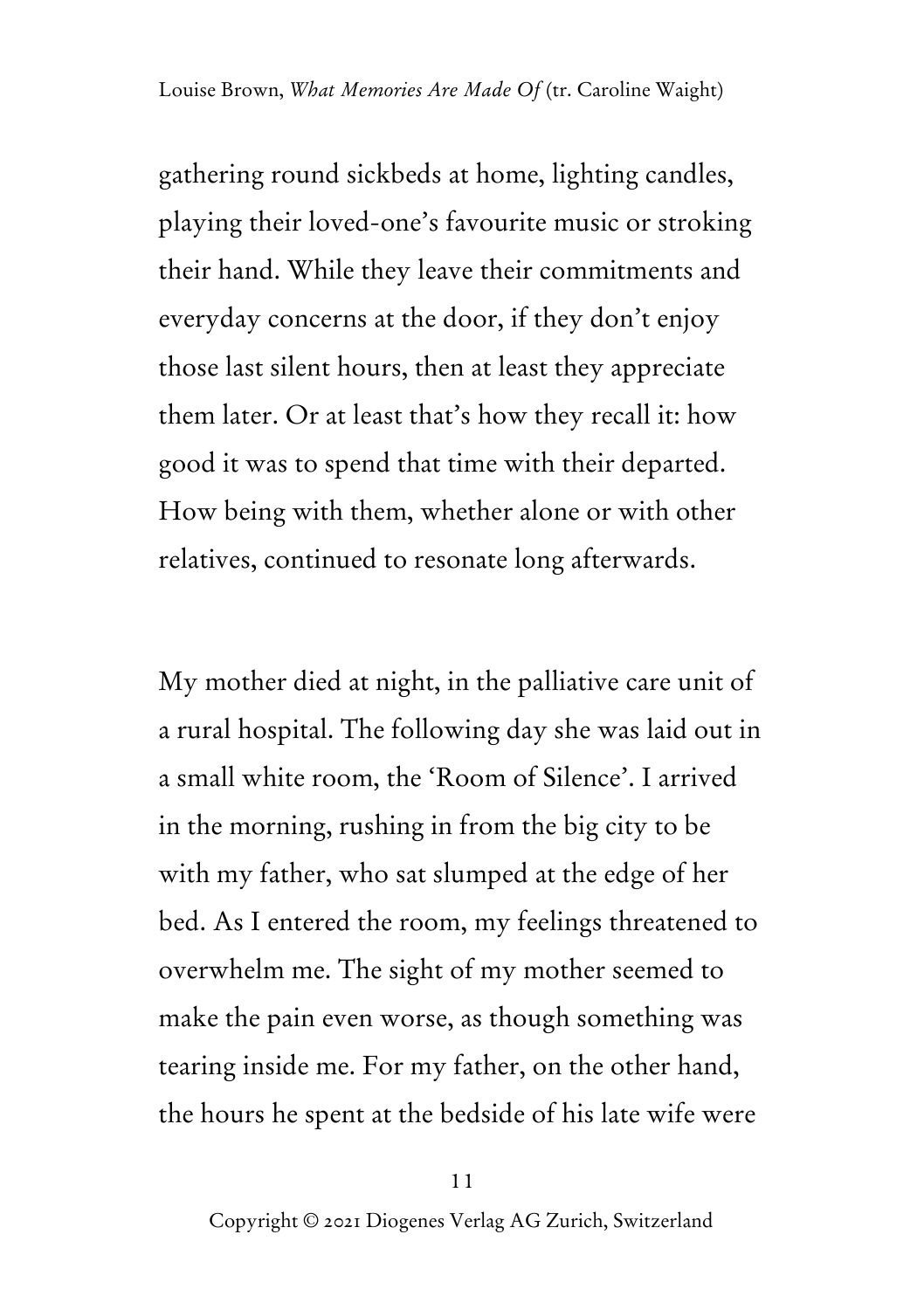painful but necessary. He would have preferred to stay with her, with the woman who had accompanied him for more than fifty years. She was still within his reach at that moment, yet at the same time she had slipped away.

As the wind rustled in the poplars outside, the silence in the room became too loud for me. Perhaps because I had never experienced any silence so final. Until then, my brushes with death had been few. An experienced journalist who had travelled through a terror state and flown to the end of the world in a British military aircraft, I froze in the hospital corridor, numbed at the sight of my dead mother. It was as if I was standing on the edge of an abyss, an experience that was humbling and frightening, and one that took me back to the cartoons of my childhood, where a trapdoor would suddenly open in front of Scooby Doo and he would fall through, tumbling helplessly through the darkness.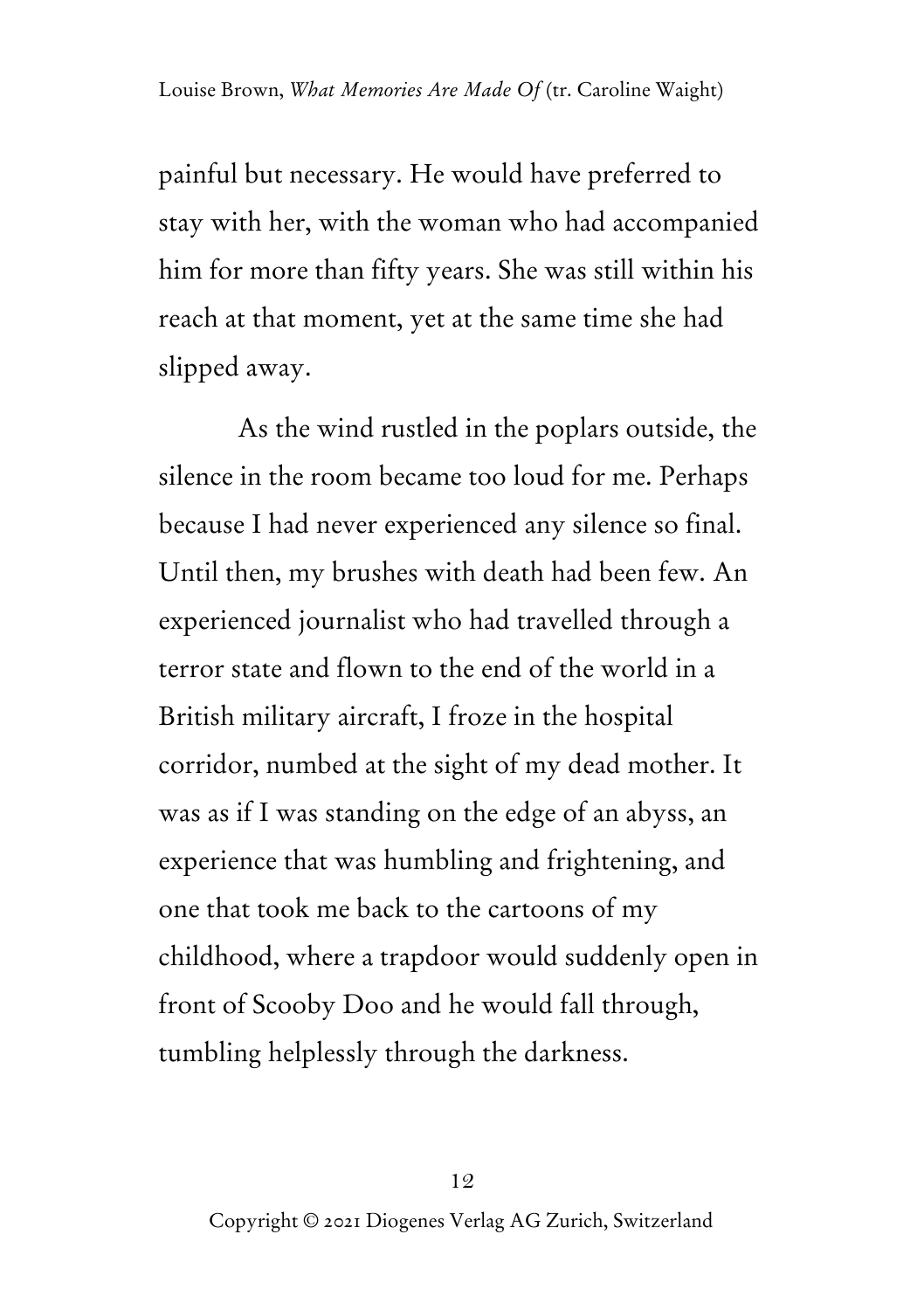Losing a person you love for the first time is a turning point. Afterwards, nothing is ever the same. That sounds gloomy, and gloomy is often how it feels. Yet the experience of loss can also open up possibilities. It did for me. Or rather, it proved to be a profound lesson. Perhaps the most important one in my life so far.

Much of what I have learned by stumbling across that threshold into life as a grieving daughter is based on my own experience. Other lessons I have drawn from the deceased and their loved-ones, people I have spent time with during the course of my work as a funeral celebrant. Each of these encounters has moved me, and from every conversation I have taken something valuable for which I am still grateful today.

In this book, I would like to share some of the lessons I learned on this journey. About what it means to be mortal. About embracing our impermanence. About how we can live with death.

#### 13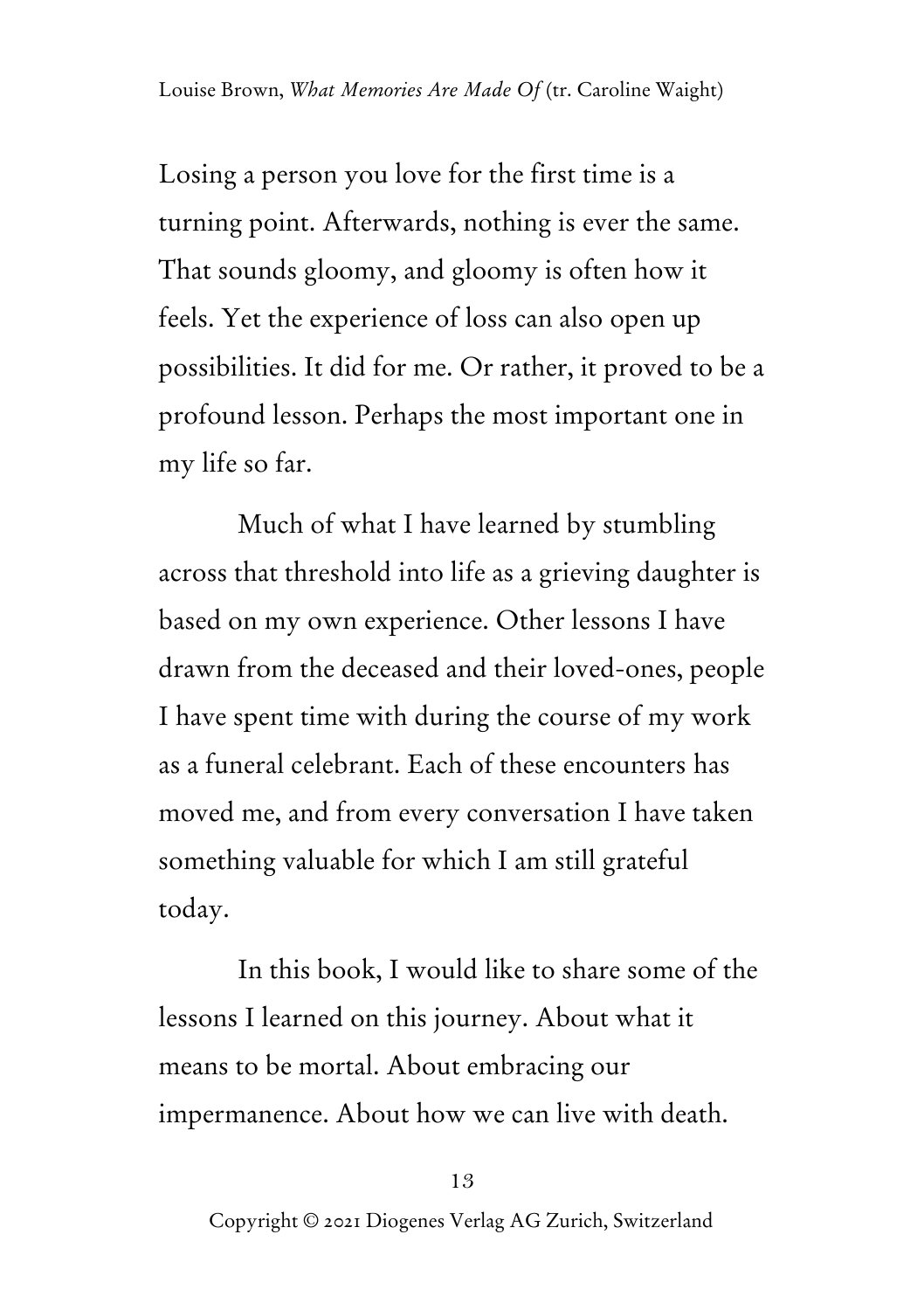You might recognise yourself in my experiences. You might discover something useful. You might prefer to put this book aside right now.

Death is always individual. Listening to the silence following a loss, you might hear something. You might discover something about the departed. About yourself. About life itself.

But let us rewind for a moment. It all began with a hamster by the name of George.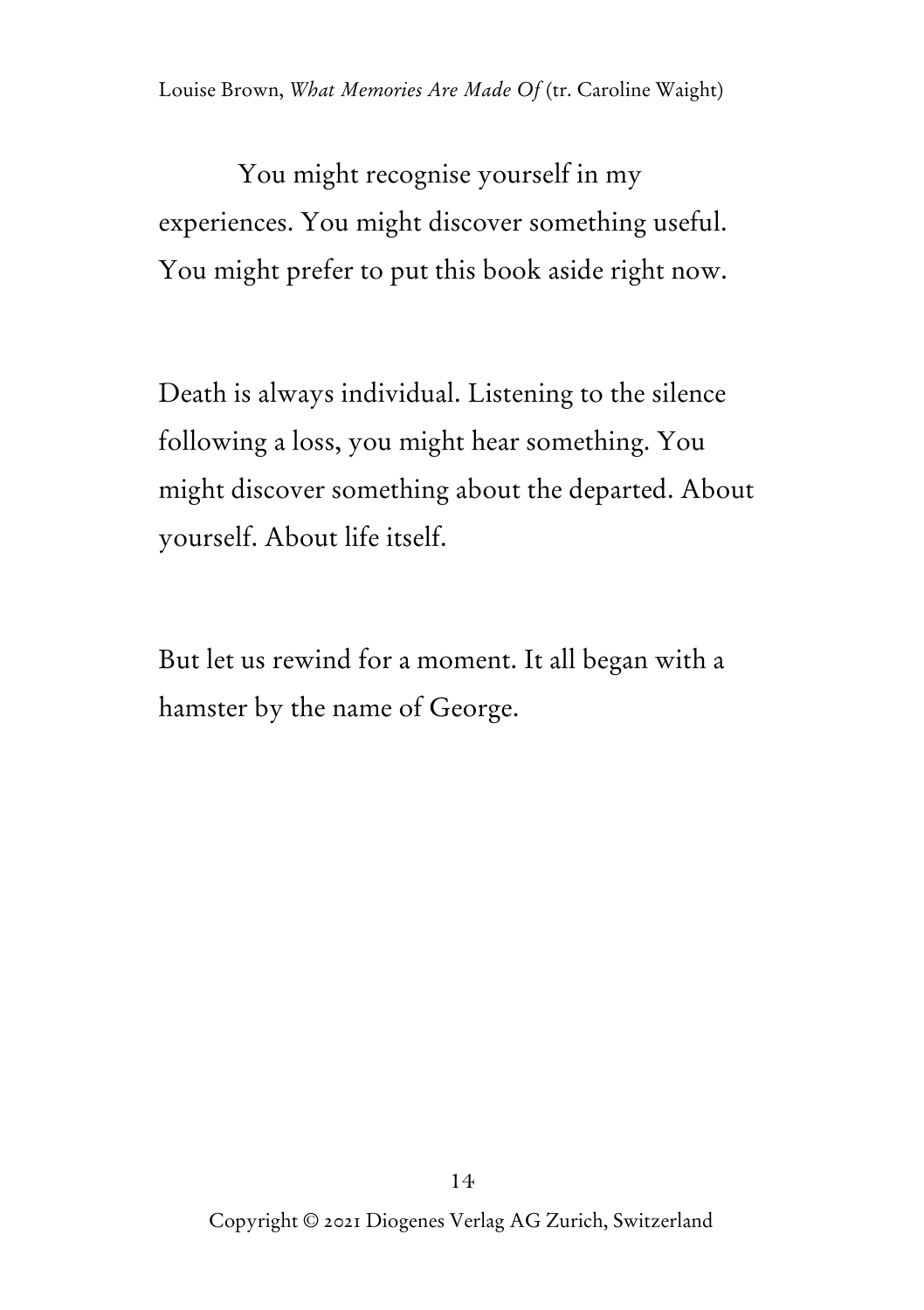## **Part I**

## **Confronting Death**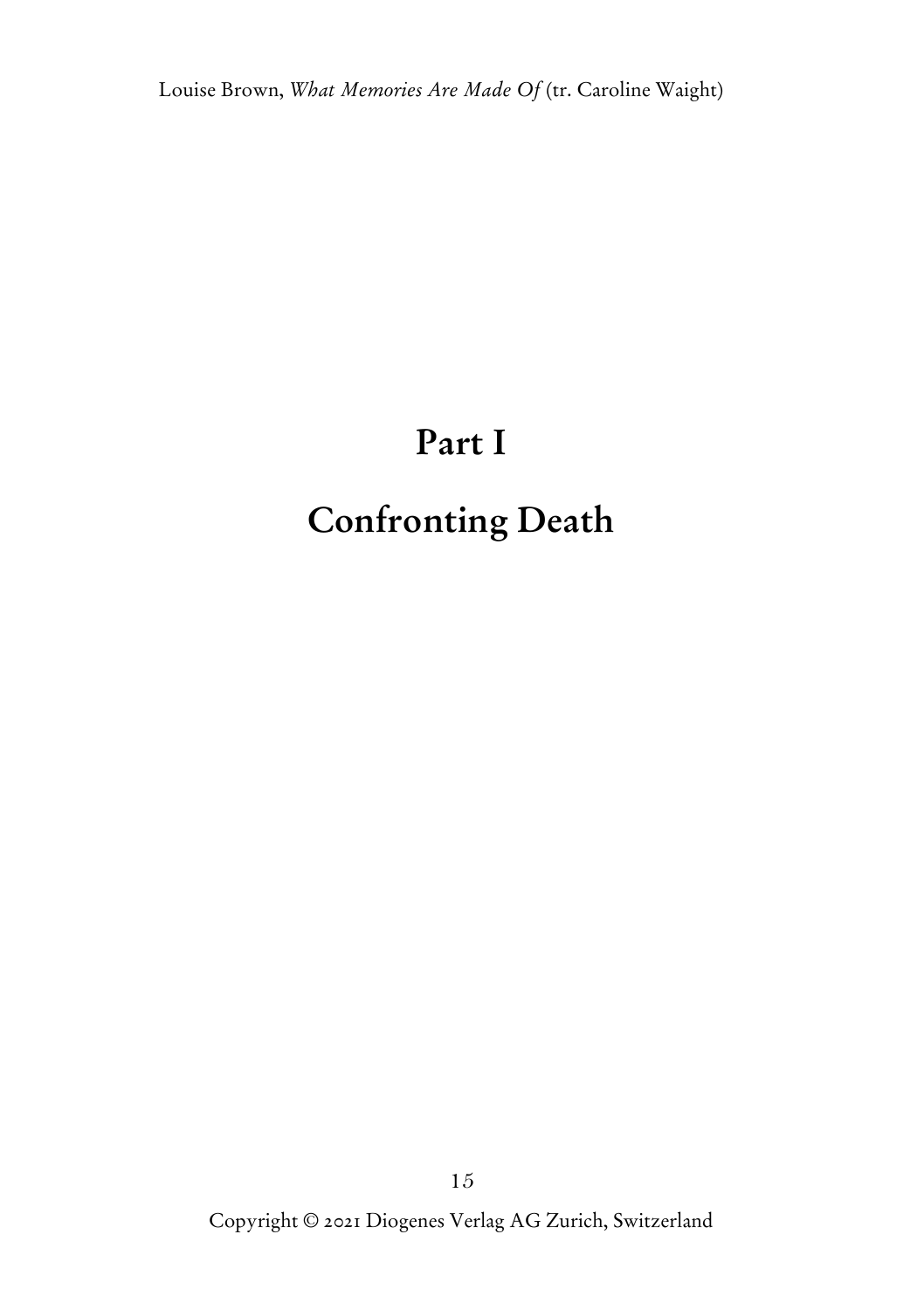## **A Hamster Named George**

**or**

### **My First Encounter with Death**

I consider it an ironic twist of fate that I, of all people, work as a funeral celebrant. During my childhood death didn't exist, at least not in our house in London. It didn't exist in our home until George arrived. George died under mysterious circumstances shortly after his arrival, shortly after biting my father's thumb. My parents had let us children talk them into getting a pet, a supposedly uncomplicated hamster. The wheel in its cage wheel squeaked night and day, until one morning there was an unaccustomed silence. The wheel was no longer turning. We didn't bury George ceremonially in the garden, the way parents do for their children's pets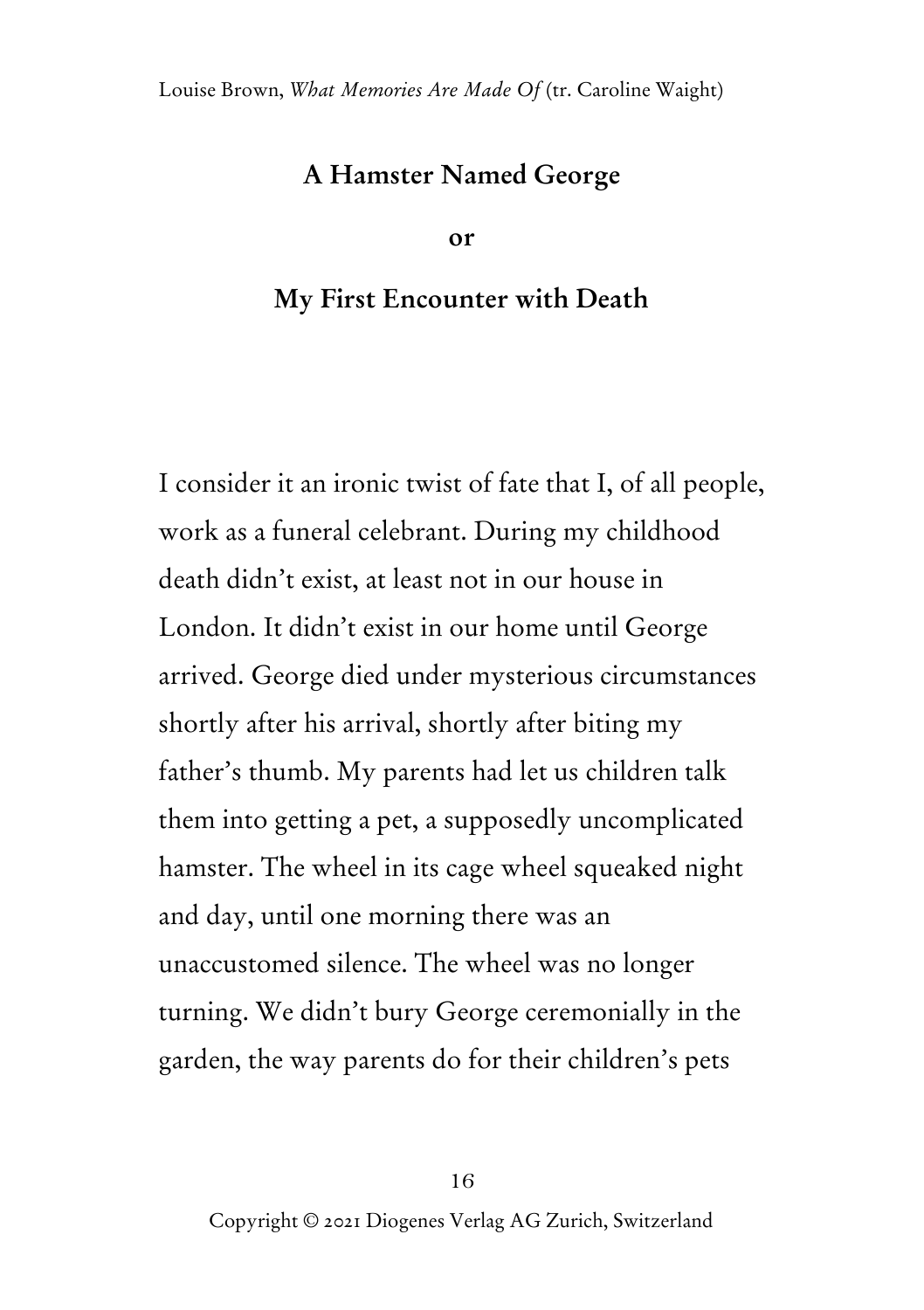today. My mother didn't take the opportunity to have 'the talk' with us about death.

Years later, when my English grandmother died, I didn't go to the funeral. It would never have occurred to me to ask my parents if I could join them. My father was born in London in 1932. In our household, we lived by the unspoken Victorian rule that children should be 'seen and not heard'. Perhaps it was their experiences as children during the war that meant my parents didn't want us having to face a sombre topic like death, or the bitter realisation that nothing in life is constant and that love always means loss. Perhaps they didn't want a fresh reminder of the wartime losses they had experienced, directly or indirectly, my mother in Hamburg and my father in London.

When we did talk about the war, it was mainly in the form of positive anecdotes: my mother told us how she and her brother were given sweets by the neighbours while waiting with their mother in the bunker during an air-raid. My father proudly

#### 17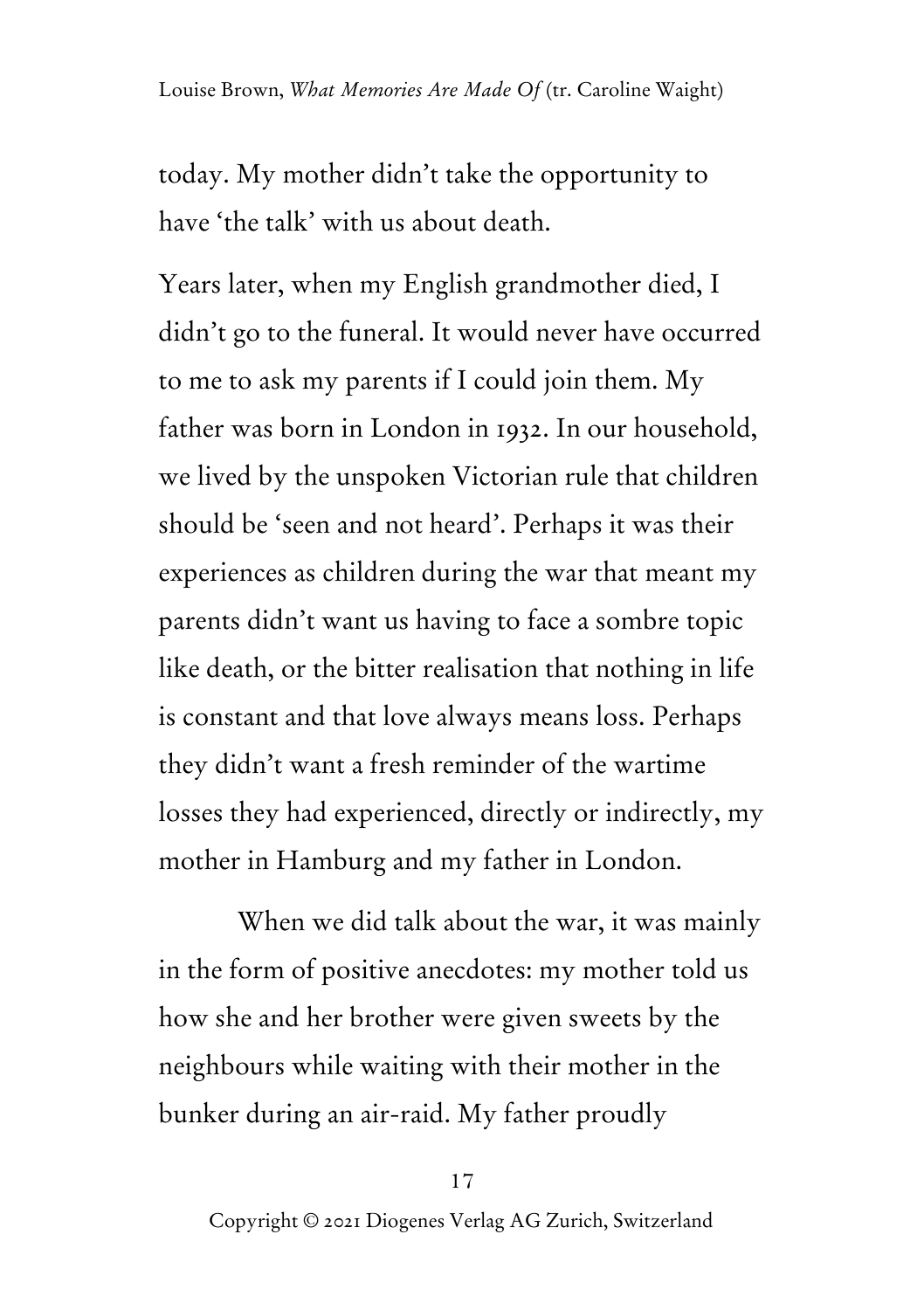informed us that when the air-raid sirens went off during his paper round, he would lie on his belly in the street instead of seeking shelter in an unfamiliar building, and would apparently read the newspaper until the attack was over.

After the war, as they were getting to know one another in London, my parents were probably too caught up in the life-affirming swinging sixties to think about the devastation of the years before. In the seventies, they were too busy building up their business to reflect on the stagnation and destruction of wartime. Whatever their reasons, for many years death barely impinged on my everyday life. Then everything changed.

Fast-forward to 2011, and I am reminded of something my English grandmother used to say: *You wait ages for a bus – and then two come along at the same time!* My grandmother belonged to London's working-class. She would always travel by double-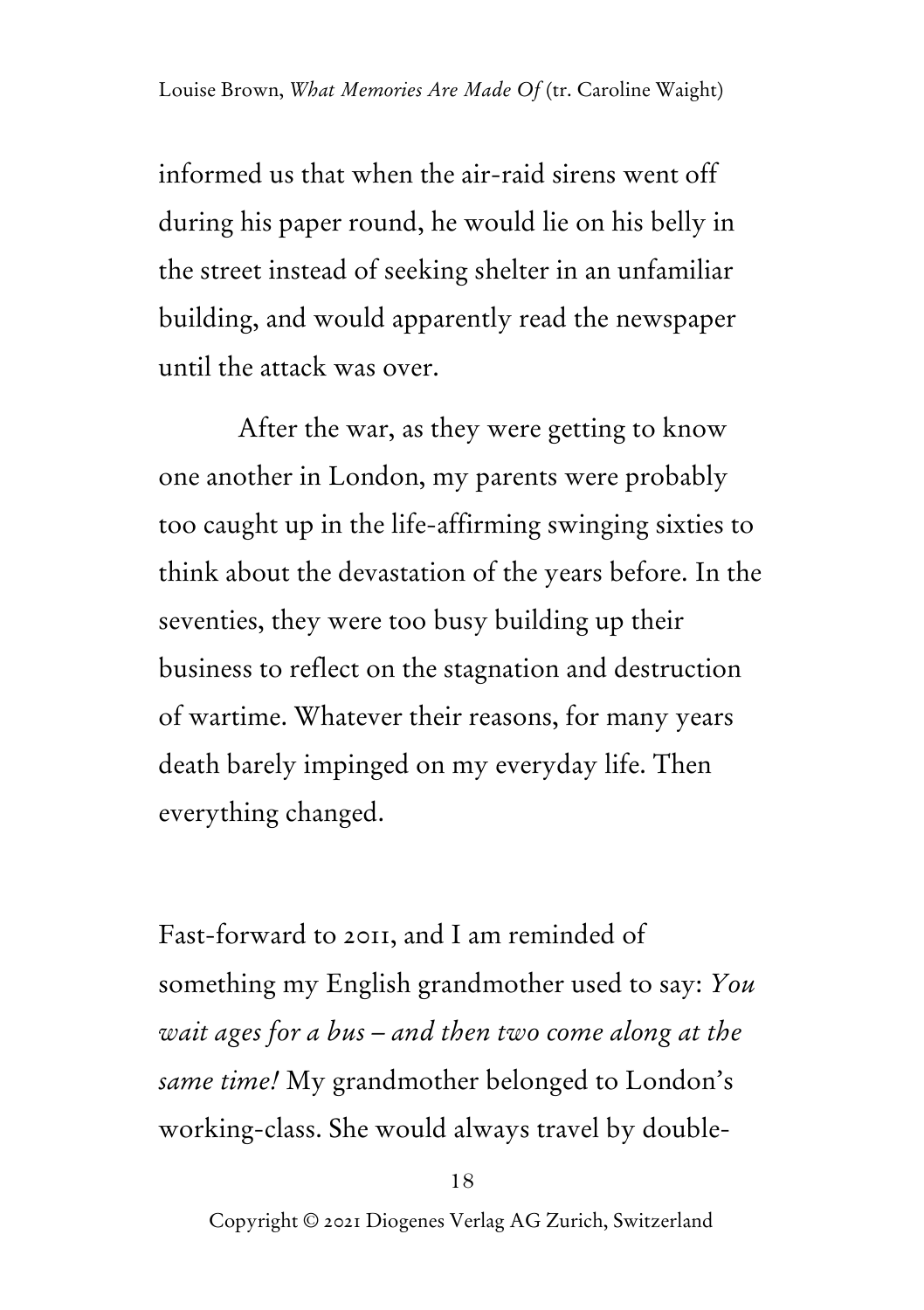decker bus, often with the obligatory shopping bag and headscarf, over hair that she always put in curlers overnight.

At the age of thirty-six, I had avoided any emotional confrontation with death, until it suddenly crashed into my life twice within three months – not chugging over the hill like a long-awaited doubledecker but with the impact of a meteor. First, my mother died. Then, three months later, my father. At the time, I considered myself to be reasonably experienced. As a journalist, I had interviewed artists and politicians, prisoners and the homeless. I thought I knew a thing or two about the world and about life, but after my parents died I realised I knew nothing when it came to death and dying. Despite having travelled the world as a reporter, I had managed to avoid an essential spot on the human map. A spot so barren and lonely that it feels as if you have been abandoned on the moon: the world of grief.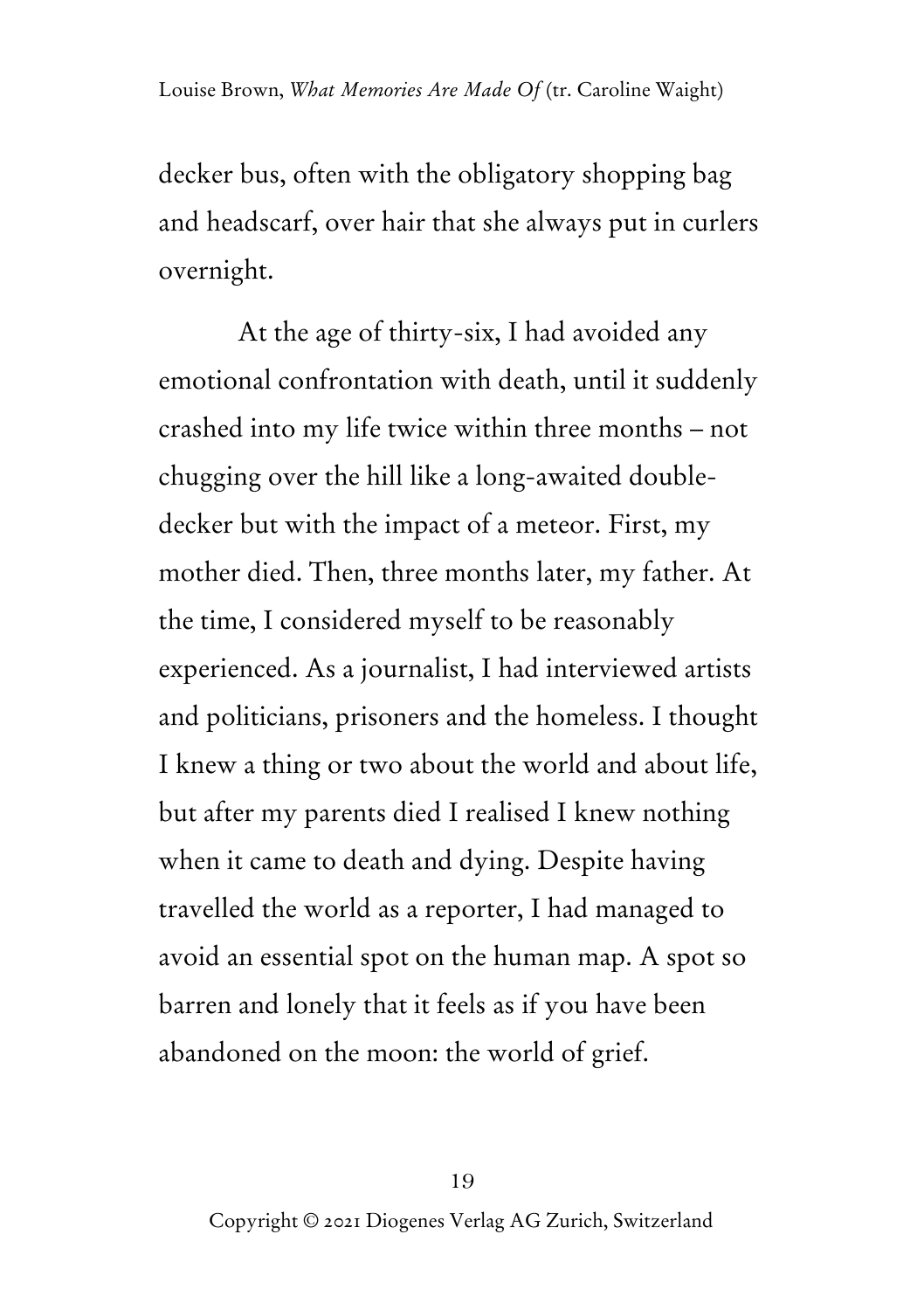*Am I going mad?* The thought kept running through my mind in the months after my parents died. At times I felt as though I must be; as if I had fallen down the rabbit hole in *Alice in Wonderland*. When you are grieving, you are not of this world. Instead, you find yourself between worlds: physically present but mentally adrift, like a balloon once tethered and now floating above a grim, stormy landscape. In those first months, I found there were two versions of myself: one that took part in everyday life, that worked, went shopping, and laughed with my child. And one that had curled up into a ball inside, longing for quiet and darkness. One who thought many times about what it would be like to be relieved of all the pain of this world.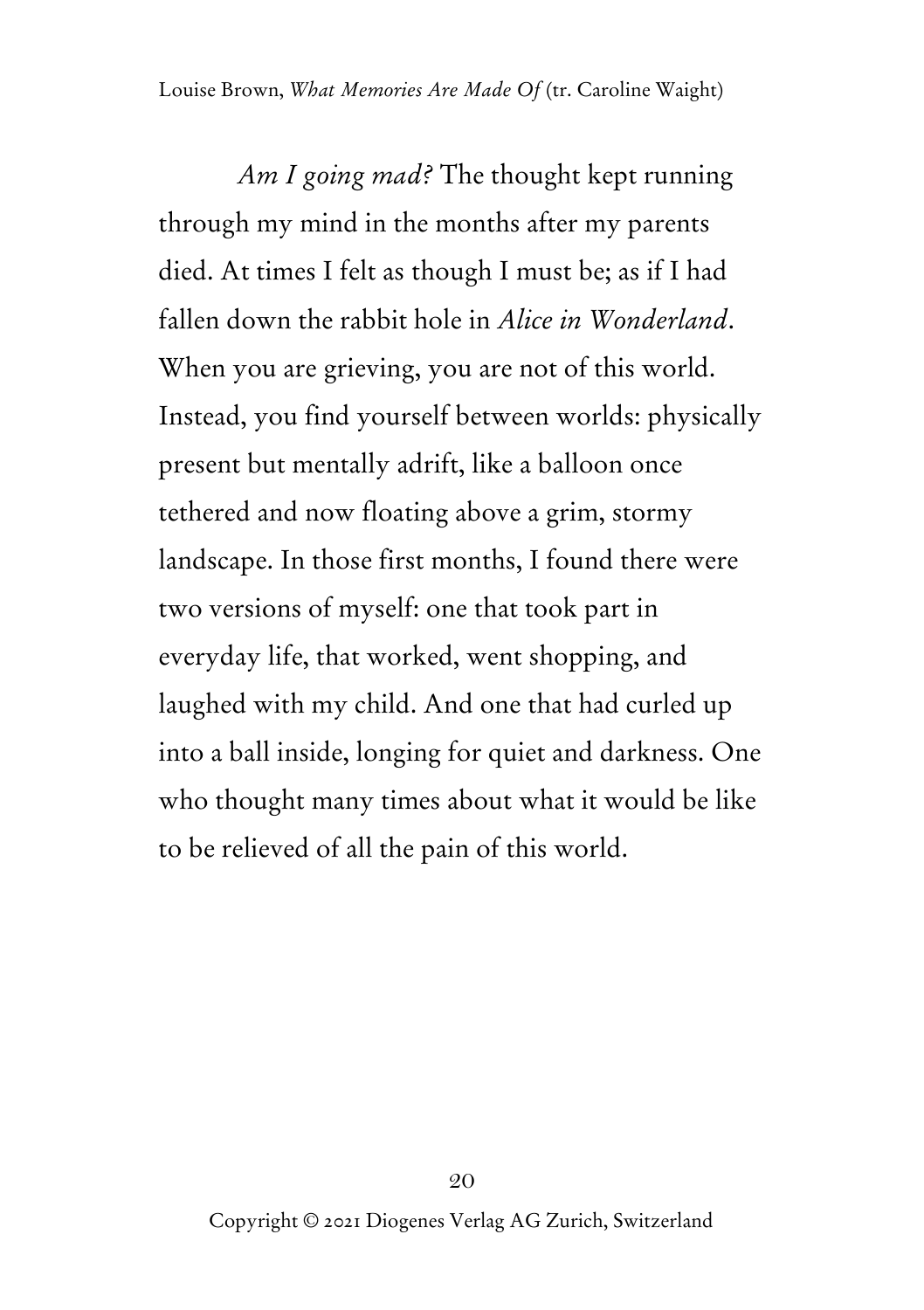## **Blurred Images**

**or**

## **The Moments That Remain**

Today, I am a little wiser when it comes to grief. At least I hope so. I know, for example, that grief affects everyone differently, and despite long-held beliefs to the contrary, there are no fixed or limited stages.

I know now how a person's surroundings can affect the duration and severity of their grief: that a safety net of family and friends can help considerably following a loss, if not to alleviate the intensity of the person's sorrow then at least to make it bearable. I have found that even as a veteran of grief, you can be hit just as hard by a second loss as by the first. At the same time, I find it comforting to know that this time, you might understand better why you are lying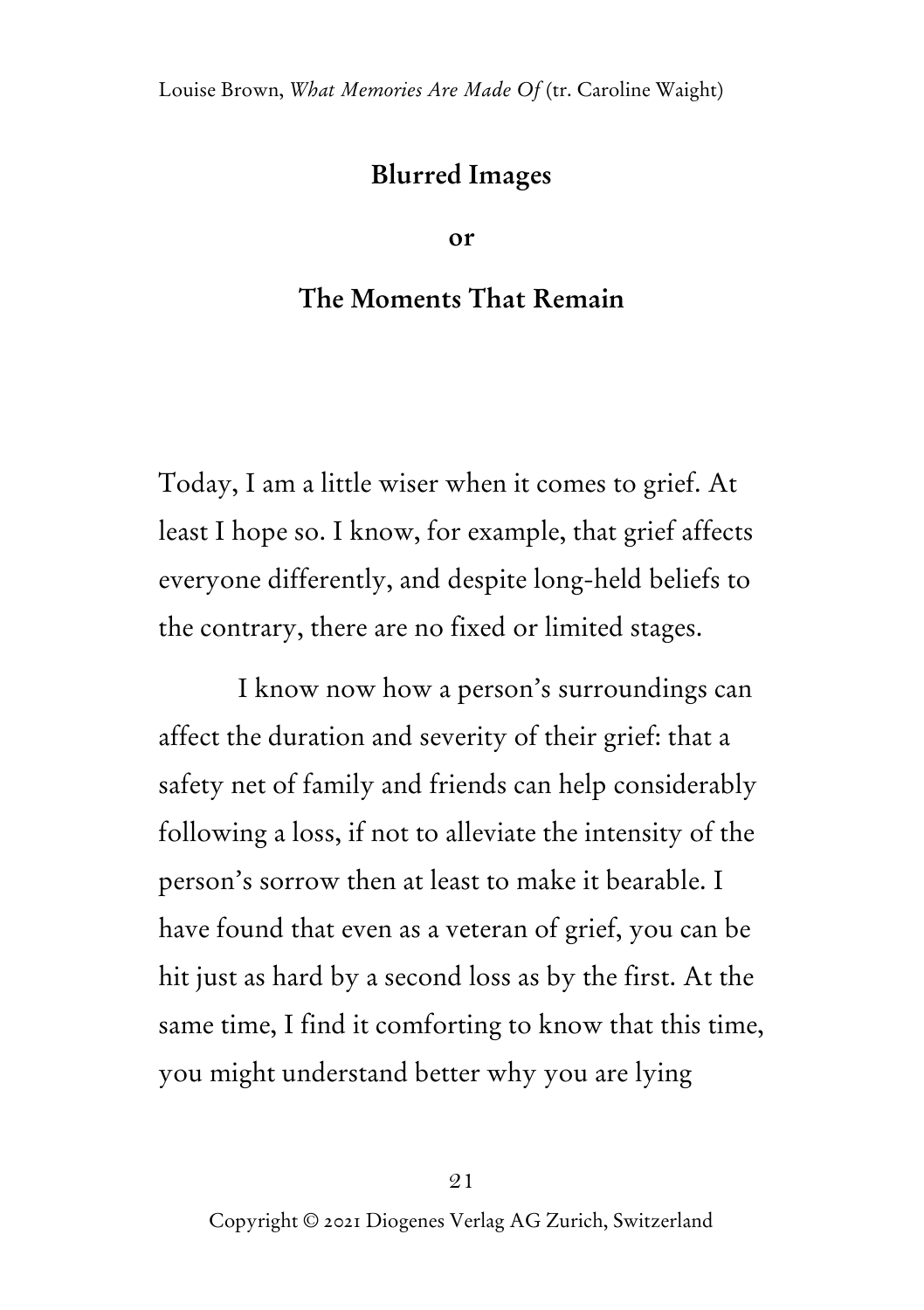awake at night, or why you feel like you no longer know yourself.

I also understand now that the chance to express your loss, thoughts, fears and experiences surrounding the death of a loved-one can help to momentarily ease your grief. To talk about and through the pain. If, during the funeral ceremony, you hear an echo of what you told the celebrant – if you feel seen and heard in your grief – this too, can provide some much-needed support on the lonely path to saying goodbye. And it doesn't have to be a professional speaker giving the eulogy or leading the ceremony. It can be a minister, a friend, or a member of the family.

My parents both requested a Christian funeral, and it was my task to tell the minister about them. When I went to see him after my mother died, I felt like I was going for a job interview. What questions would he ask? The minister was a friendly, reserved man with a firm handshake, and he seemed genuinely interested in my mother's life. I told him about her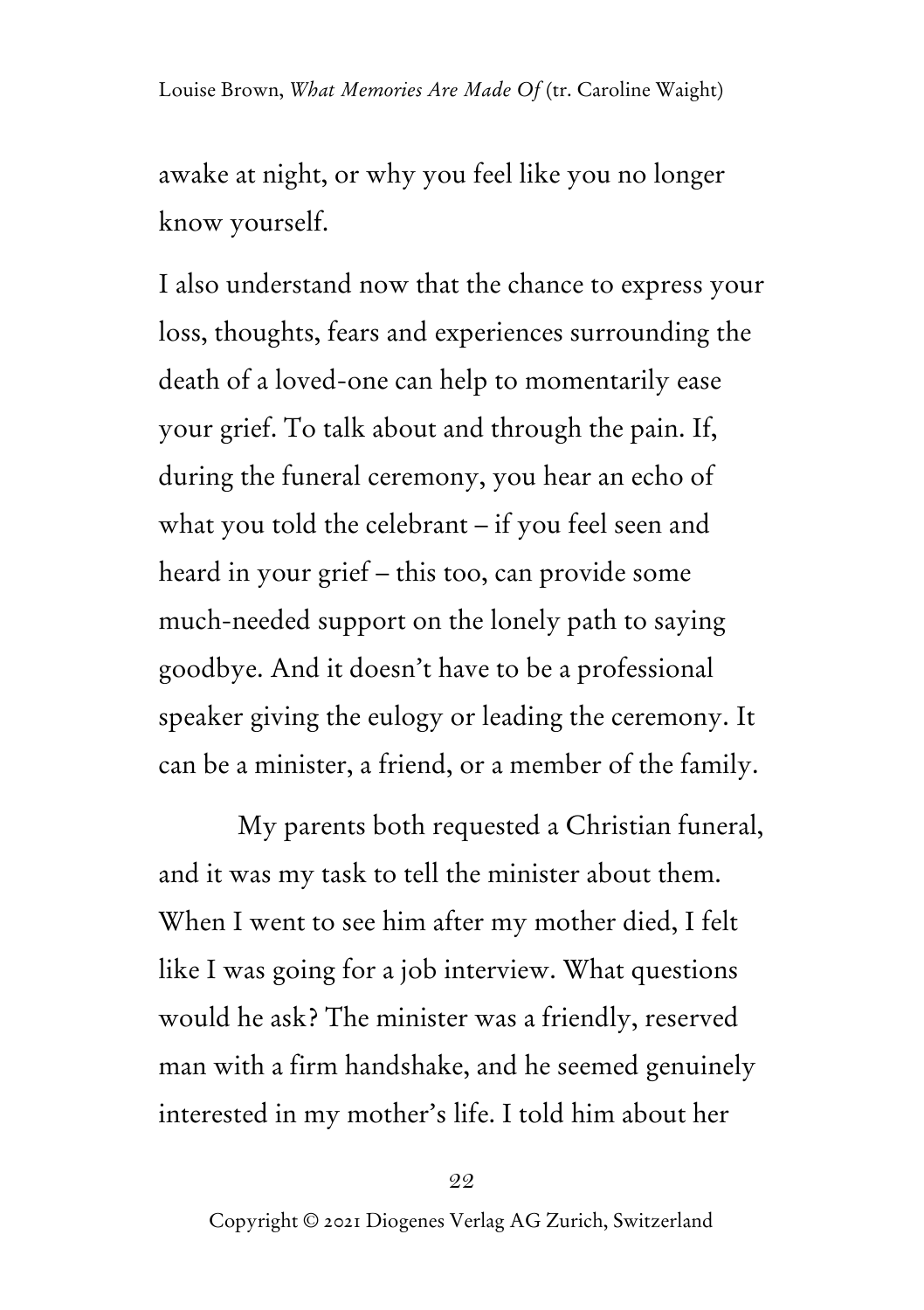career and the important stages of her life. In my memory however, the conversation remained superficial and afterwards I felt strangely empty. On the train journey home, it struck me I might have left out something important, but I couldn't think of what that might be.

Years later, after countless interviews with bereaved relatives, I realise what it was: I didn't tell the minister about my mother's muddy knees after she'd been weeding her beloved flowerbed. I didn't tell him how, when I was a teenager, she drove through a snowstorm and along icy country roads to pick me up after a night at a disco. I didn't tell him how much she loved to swim in the lake in the autumn, while other people hurried past in their coats. And I didn't tell him about her neck, which I loved to cuddle up to as a child because her skin was so soft and warm and smelled so good. And how, when she fell sick, her neck didn't smell as sweet as before.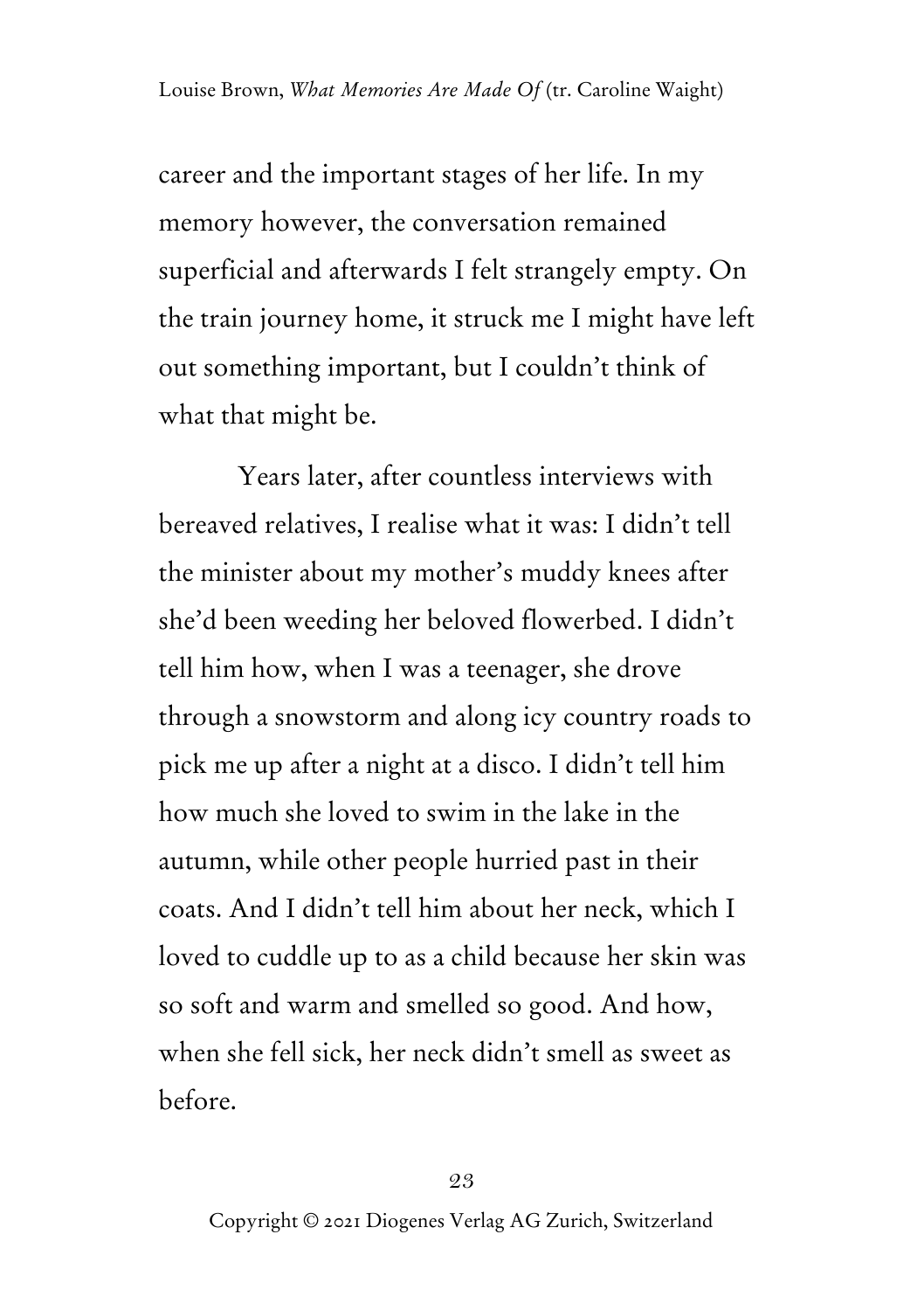When the minister gave his address at the funeral, it felt as though we were separated not by a lectern but by a gulf. Was he really talking about the person I had loved, with whom I had spoken, laughed or bickered every day? Was he speaking about the person lying in the coffin in front of me? Everything seemed unreal at that moment, as though I were at the wrong funeral. It wasn't the minister's fault that I didn't recognise my mother in his words. He was working with the information I had given him. Only, back then, I didn't realise which memories would be especially meaningful for me later. Which details I would remember and want to remember after the initial shock of loss, when you feel numbed inside. In the fog of early grief, I had clung to the facts of her career and the milestones in her life. For some, these details may be important and sufficient for a eulogy. But I missed the crucial images that distinguished my mother, which would become just as important to me as the milestones.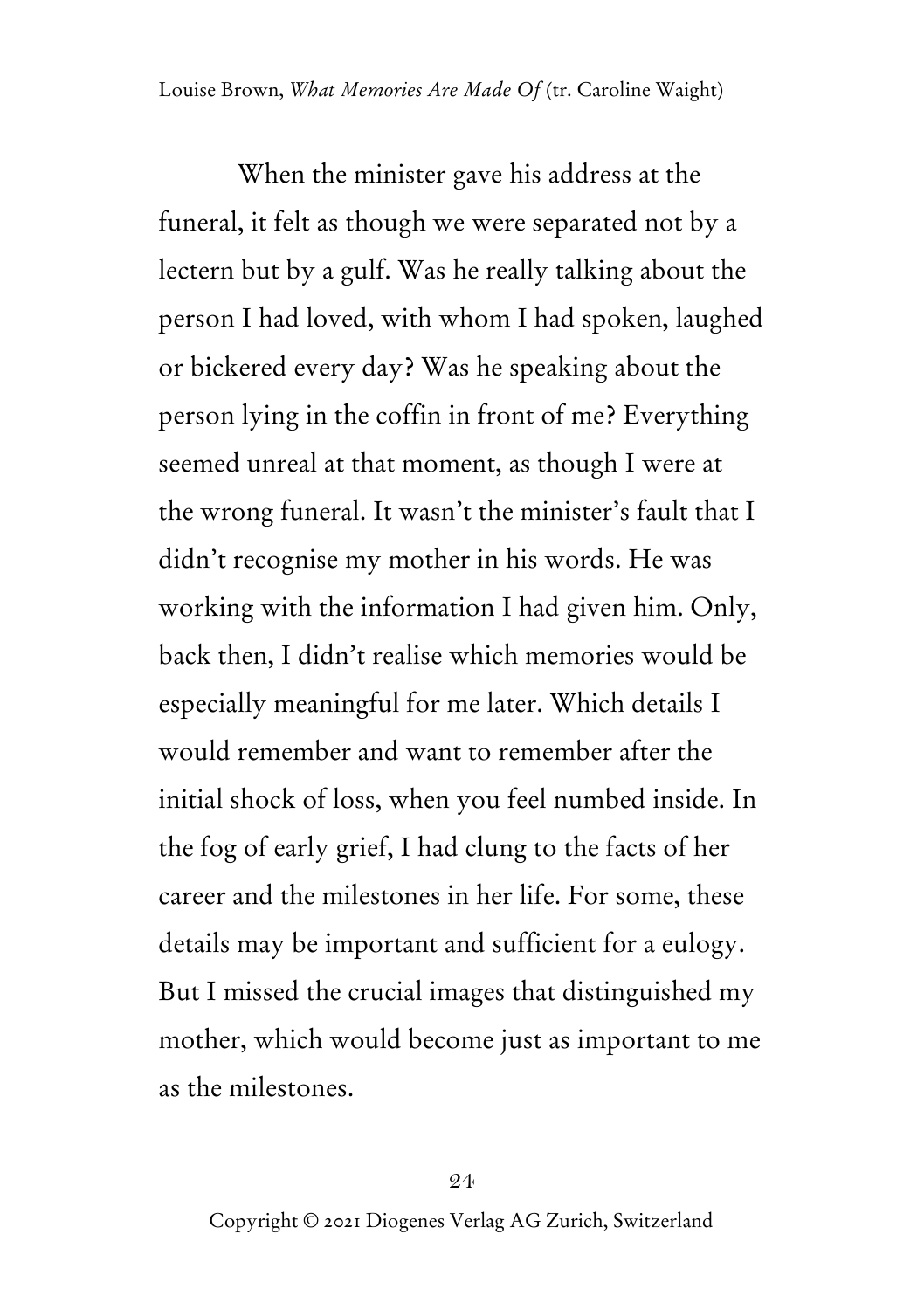Perhaps it's like a photo album: often, the funniest, most honest and most authentic images are at the back. The photographs taken on the fringes of more official occasions like holidays, award ceremonies or fiftieth birthday celebrations. The pictures that weren't posed. The ones you deliberately didn't put in the album, because they were blurred or grainy. The ones that often go unnoticed but you still can't throw away, because looking at them moves something inside you. The ones that are so full of life.

There is the picture of a mother with a blob of cream on her cheek, baking a birthday cake. One of some teenagers dancing at a party, their eyes red from the flash, pulling all sorts of weird moves. Or one of a father wearing a bloodied butcher's smock, bending over his young daughter on her bicycle. This image has remained especially vivid in my memory. I can still recall the man's daughter telling me when we met before the funeral how her father would always make

25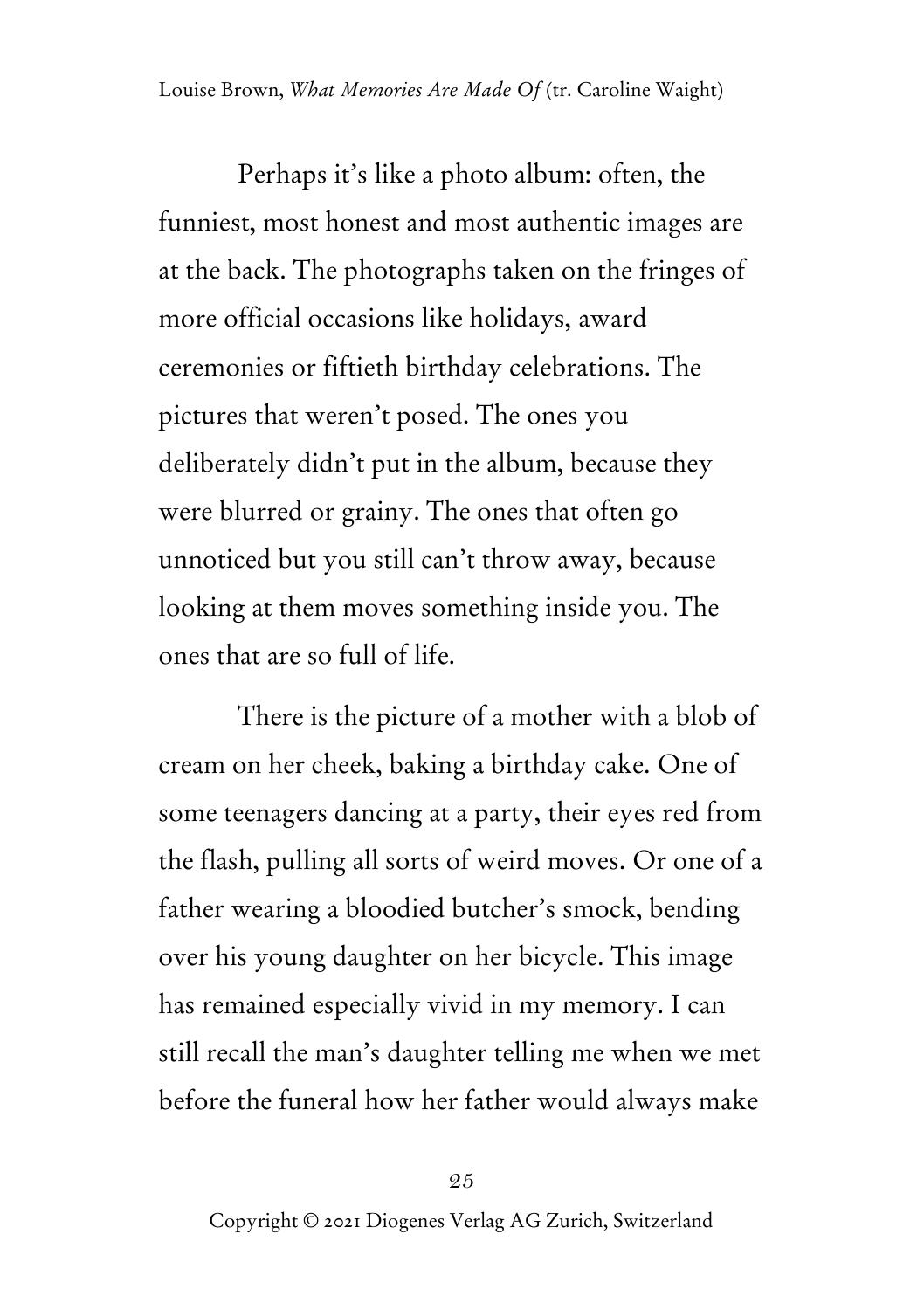time for her when she wanted to practice riding her bike in the yard, even after a twelve-hour shift at the butcher's.

Or perhaps it's like a film, when they show the outtakes after the final credits: at the end of someone's life, it's often the less-than-perfect moments that linger in our memories. Those moments which reveal our unpolished, human side. In my case, it took the death of my parents to make me realise how precious these imperfect moments are. At first we might not regard them as important, but later they can bring us so much warmth.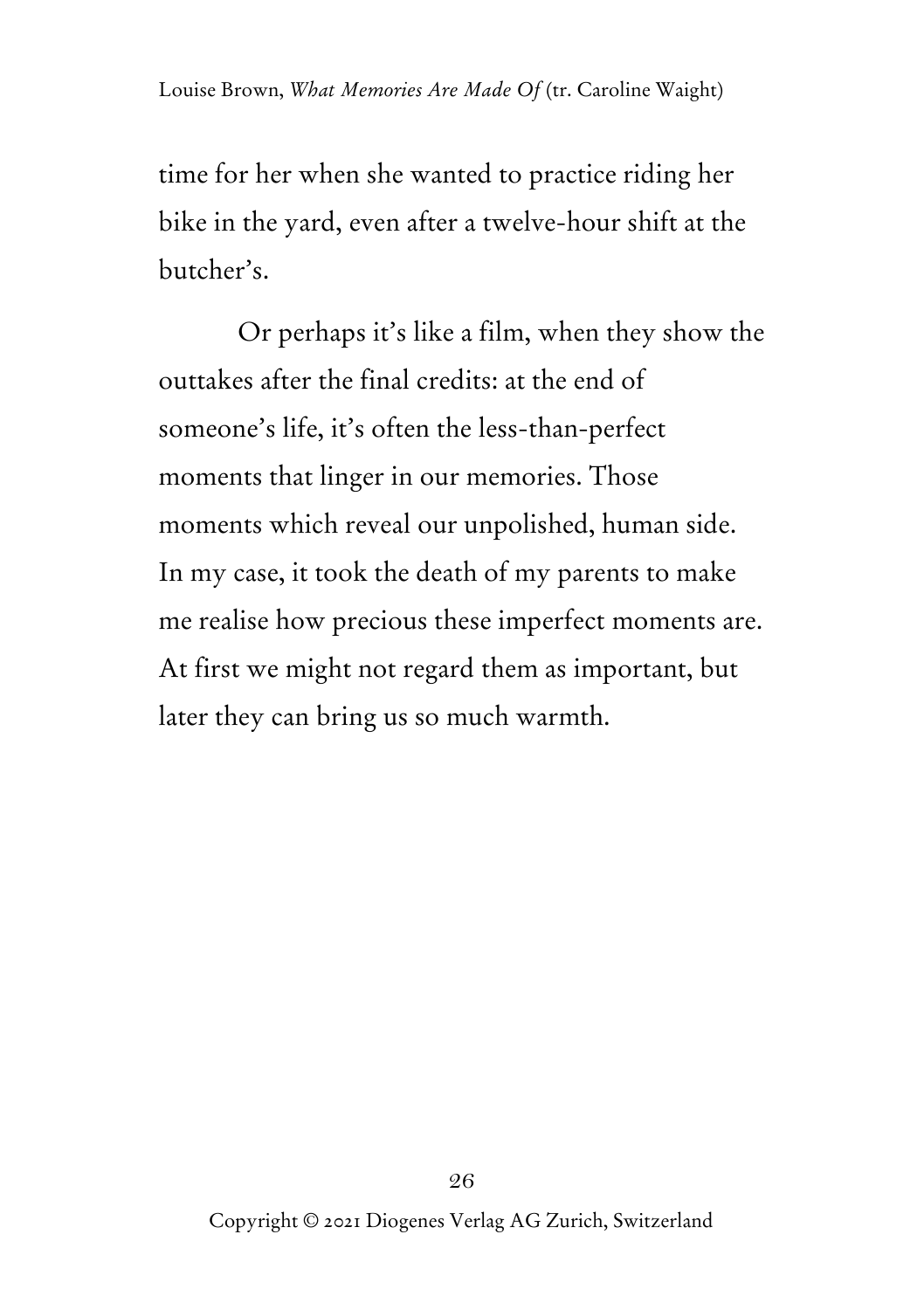## **What Remains – Stamina and Resilience**

Anna died in a home, in the spring. She was frail, but had suffered no serious illness until her death. She simply fell asleep in her armchair at noon, in her room with a view over a cherry tree, and never woke up. Nature – fields and forests – was something she took pleasure in all her life. That joy went back to her childhood.

*Anna was born in 1925 and grew up in Zossen, in Brandenburg in eastern Germany. Her parents were farm workers for the same landowner, her father a labourer and her mother working in the fields. Anna had two beloved sisters. At lunchtime she would bring her father his meals out in the field. She remembered these moments until the end of her life: the canal, the*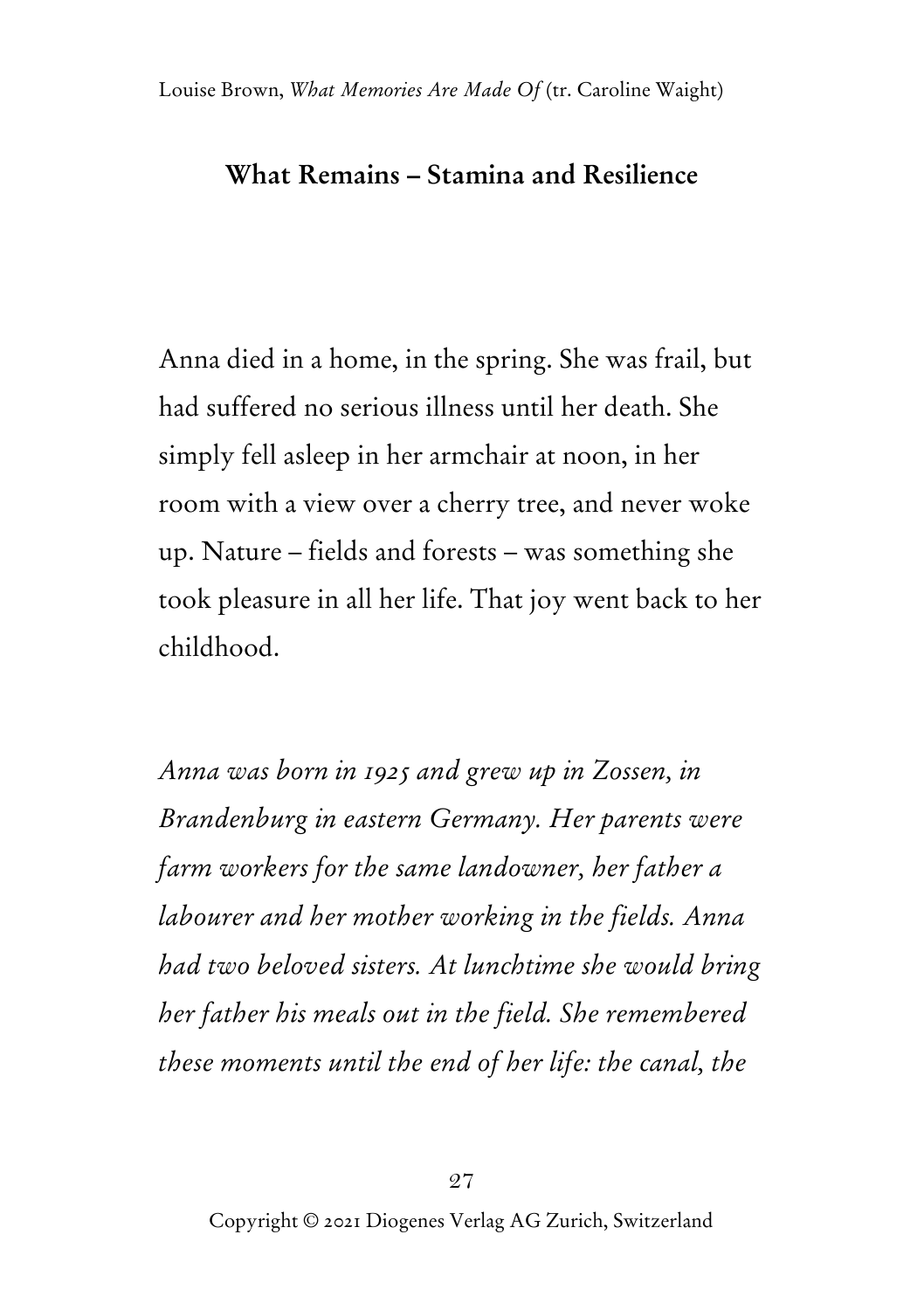*yellow kingcups, the grasses and the scent of the meadows.* 

*Her father died of cancer when he was only thirty-seven. Anna, herself just fourteen at the time, had no choice but to work. It was 1939. She was sent to Berlin in the middle of the war. There she found a job as a maid. More than that: she was lucky enough to be welcomed by the family she worked for, remaining on friendly terms with them for many years.*

*\**

During our meeting, Anna's grown-up children told me how important it had been to their mother to provide them with a comfortable home. How well she baked, and how she could always conjure up the most delicious sauces. Yet they told me, too, how she would serve them the turnips they hated, knowing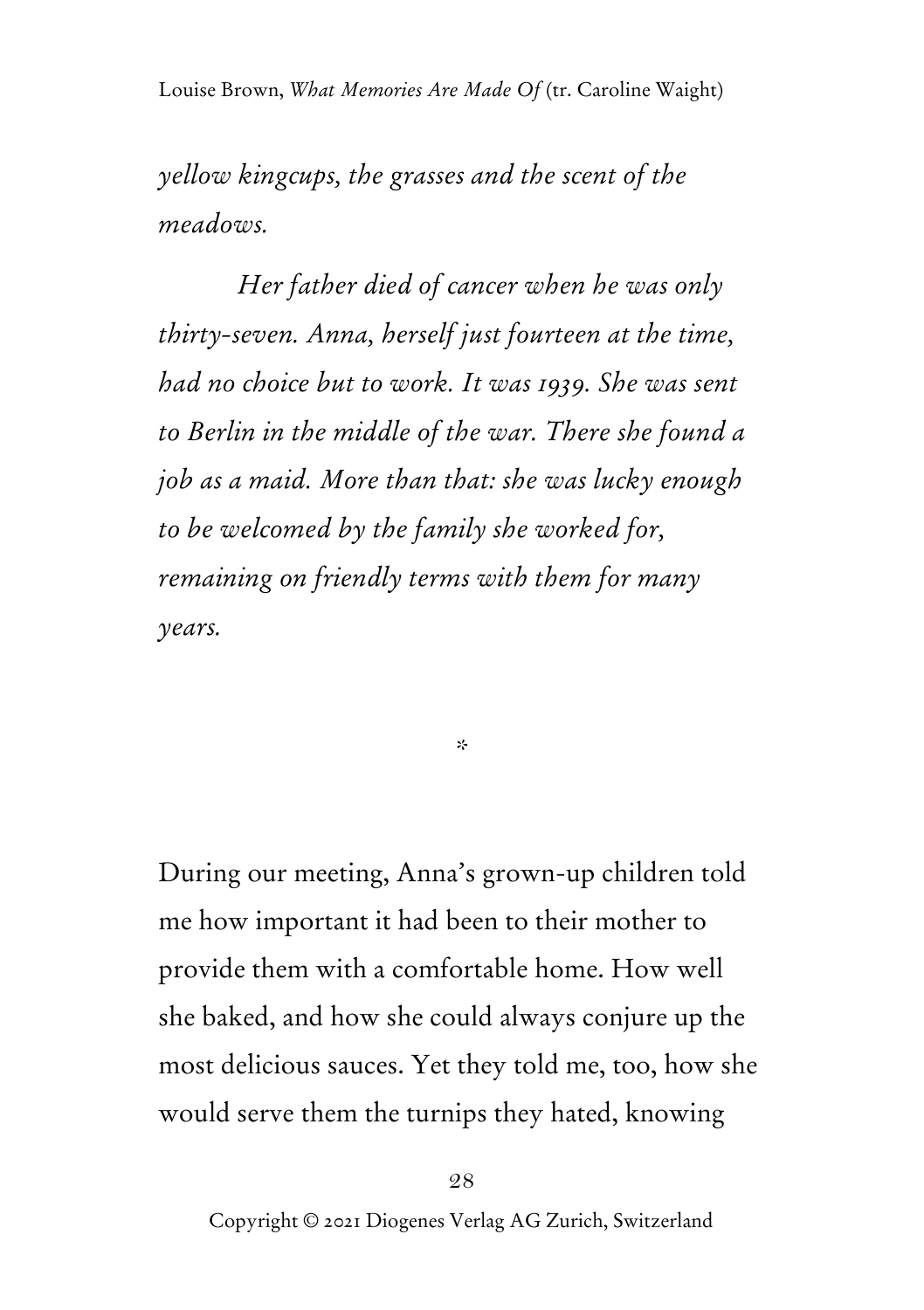full well they didn't like them. And that at times she found it difficult to express her love. They recalled how their mother enjoyed going for walks in nature. That she started writing poetry in her sixties, reflecting on the past in her poems, which revealed her sensitivity and love of life – but also a sense of melancholy, of mourning for times that would never return. Anna held on to her childhood memories to the end of her life. She kept them alive in her poems, which she read to her family even at the age of ninety. In conversation, however, she found it difficult to show her feelings. She couldn't always express her gratitude for the support she received from her family in old age. But in a poem she read to the family towards the end of her life, she wrote:

*'Rejoice every day of your life. The years hasten by as though in a tempest, like a rose in bloom that smells sweet in the morning yet by evening has withered. I*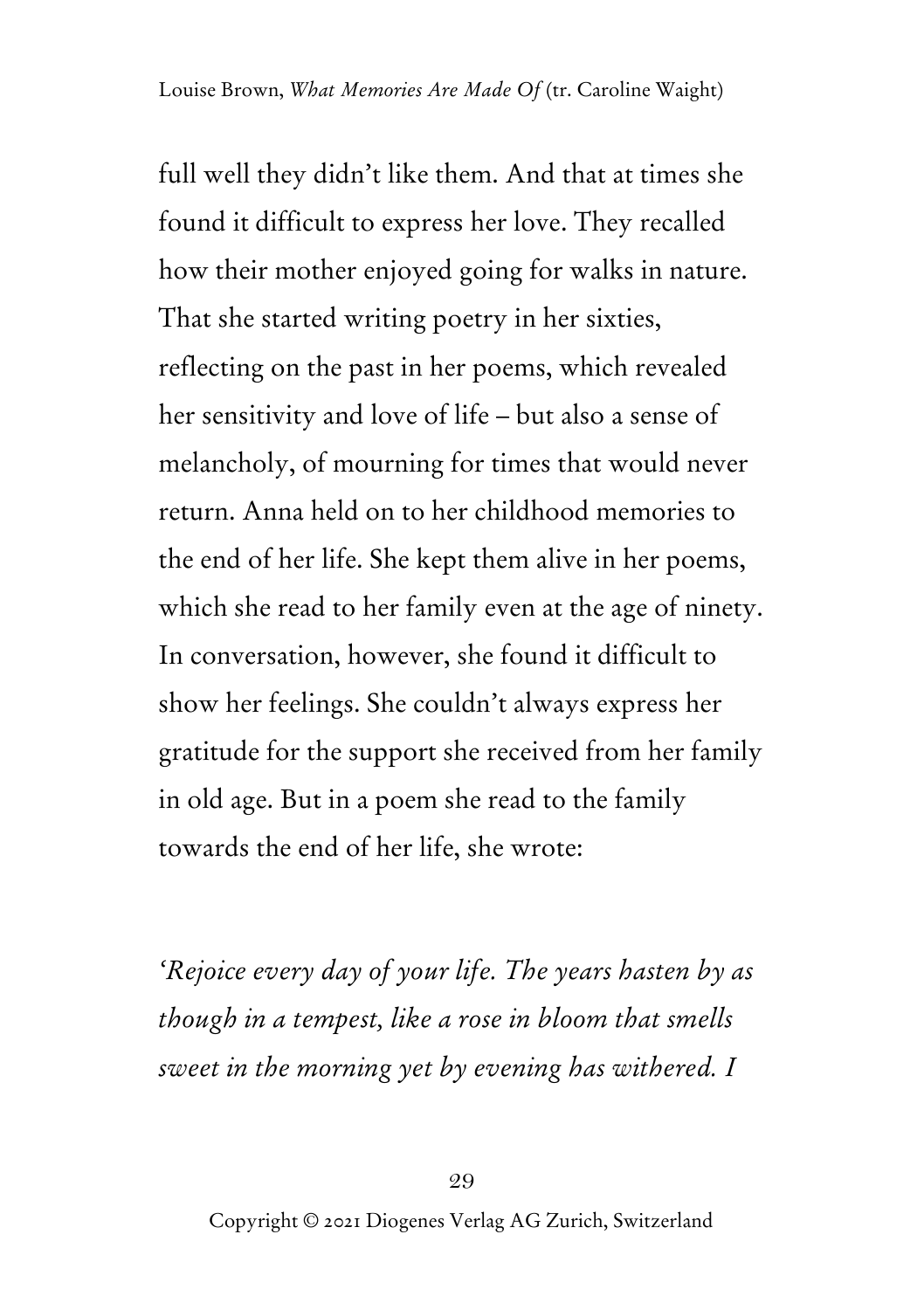*have had bread, and I have been given roses – how happy I was to hold both in my hands.'*

I remember Anna's story to this day. It seemed emblematic of the fate of so many people who grew up during the Second World War. People who had to run through burning cities with children in their arms, desperate to get to safety. Or who were sent to the front as teenagers and returned from battle as men. People forced to flee after the war, leaving everything they knew behind, only to be treated like strangers in their own homeland. As a celebrant, I have heard many of these stories, and each has moved me in its own way. After listening to them, I have often wondered how those people later coped with their lives.

Before I started working as a celebrant, I thought of the war mostly as a matter for the history books.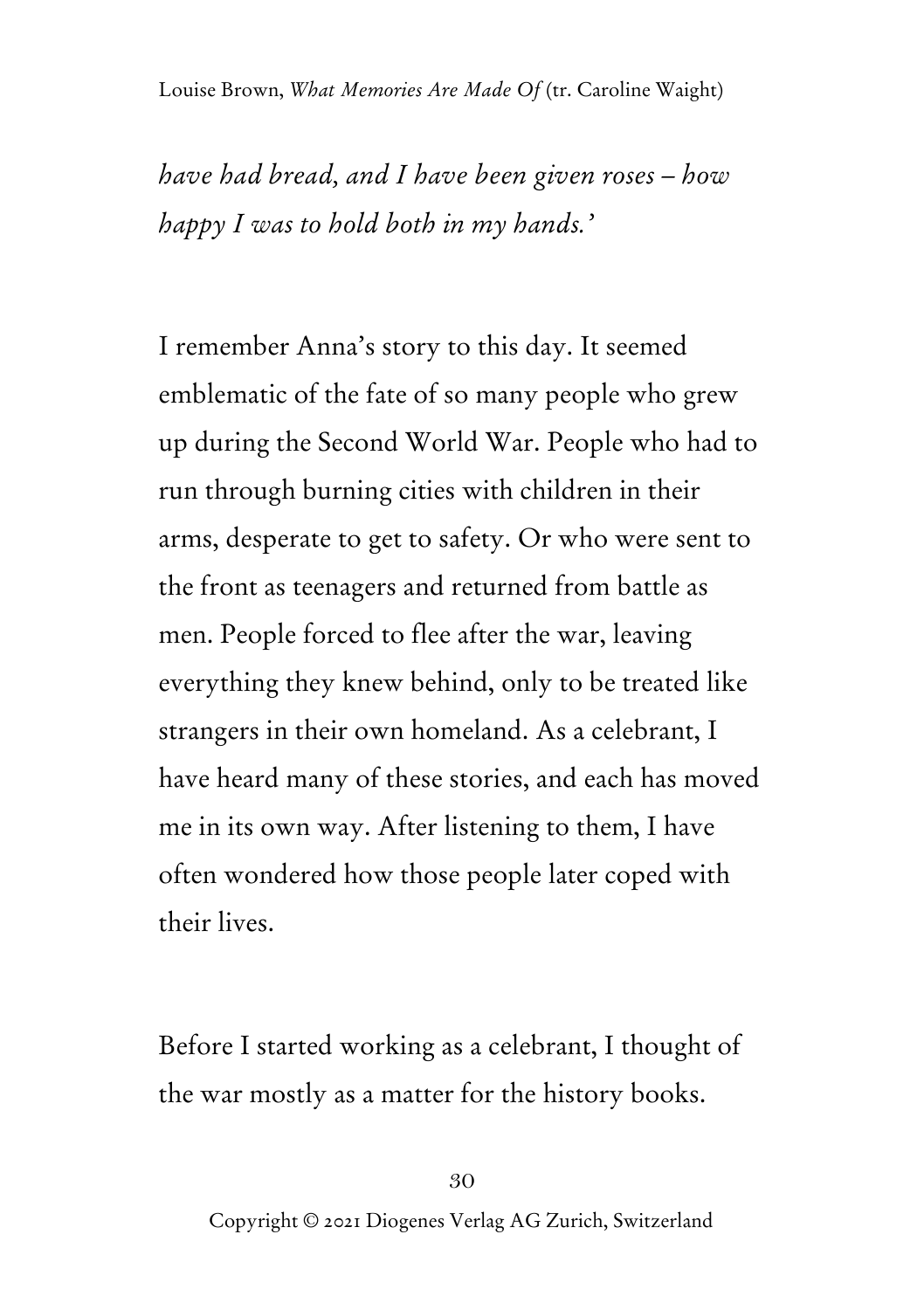Something internalised in fragments: a collection of facts, figures and events. Although I was always interested in history, it only really came to life for me through my work as a celebrant. Now, I experience the history of this country through its people and their life stories. While they contain their fair share of disruptions and blows of fate, there are also new beginnings, improvisation and moments of joy. Stories of stamina, resilience and hope.

These stories aren't always about war. I hear about people who have endured all sorts of trials and tribulations. People who kept going despite lifechanging challenges and got back to their feet after being knocked down hard. These people have given me courage. They have shown me that often, mountains that seem at first impossible to scale are actually just hills, and can be mastered. They helped me understand that sometimes you have to pass through the eye of the storm in order to emerge on the other side. It is the obstacles we encounter and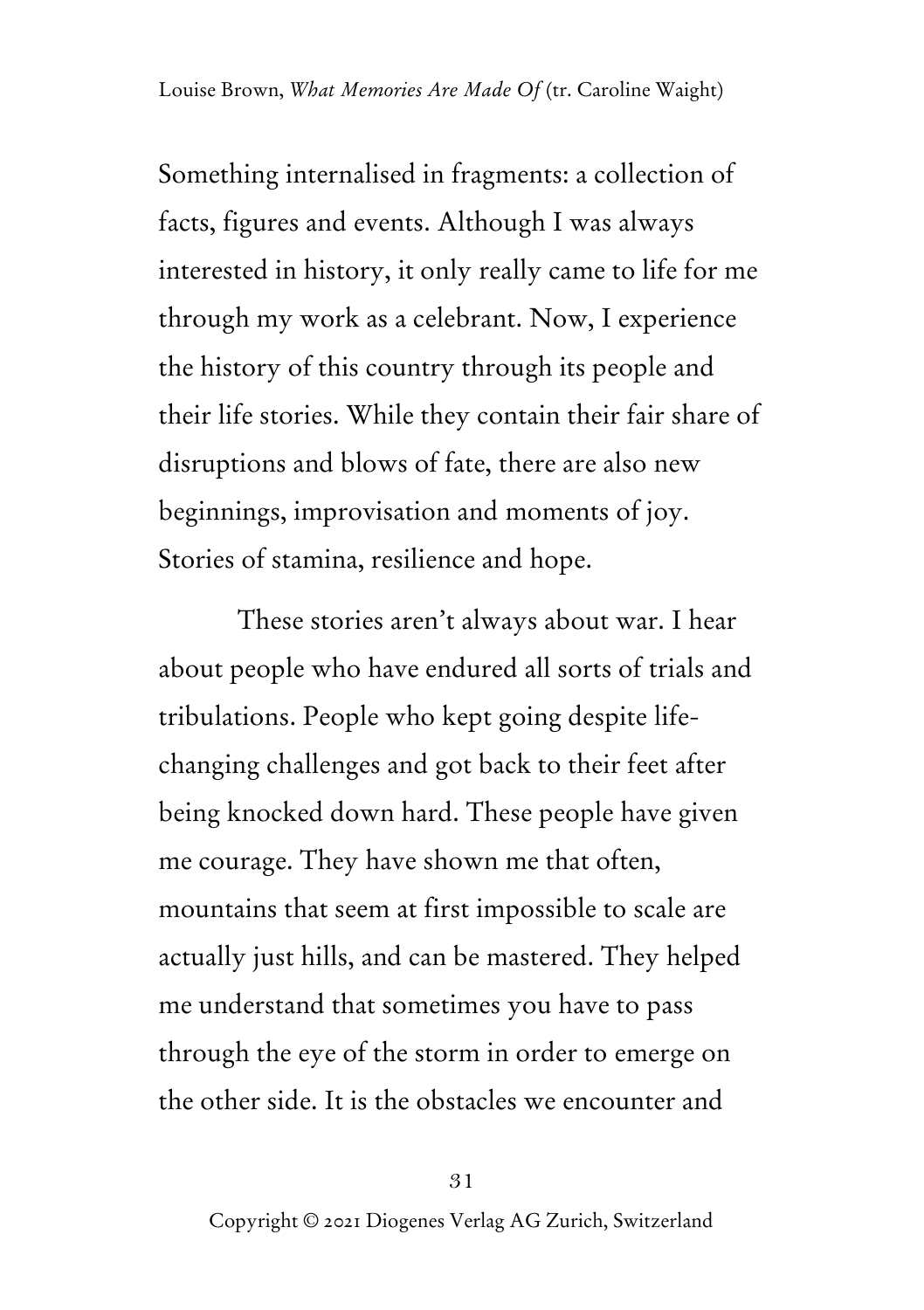our ability to endure or overcome them that define us as human beings.

Perhaps you are thinking of a difficult period in your own life. Of how you did not believe you would ever re-emerge from the darkness, but you did. When we think back to these periods, we realise that in challenging moments we often have the strength we need to keep going. For a long time, the loss of my parents felt like a terrible rupture in my life. It felt unfair that they had died before other parents. And yet, they had both been over seventy. They had lived, loved and experienced many things. Working as a celebrant proved to be a wake-up call. It showed me the real meaning of unfairness, and set me straight about when we're entitled to complain about injustice in this world. When I met two teenagers whose father had died of cancer in his early fifties. When I spoke to a woman who had lost the love of her life just as they were about to build a life together.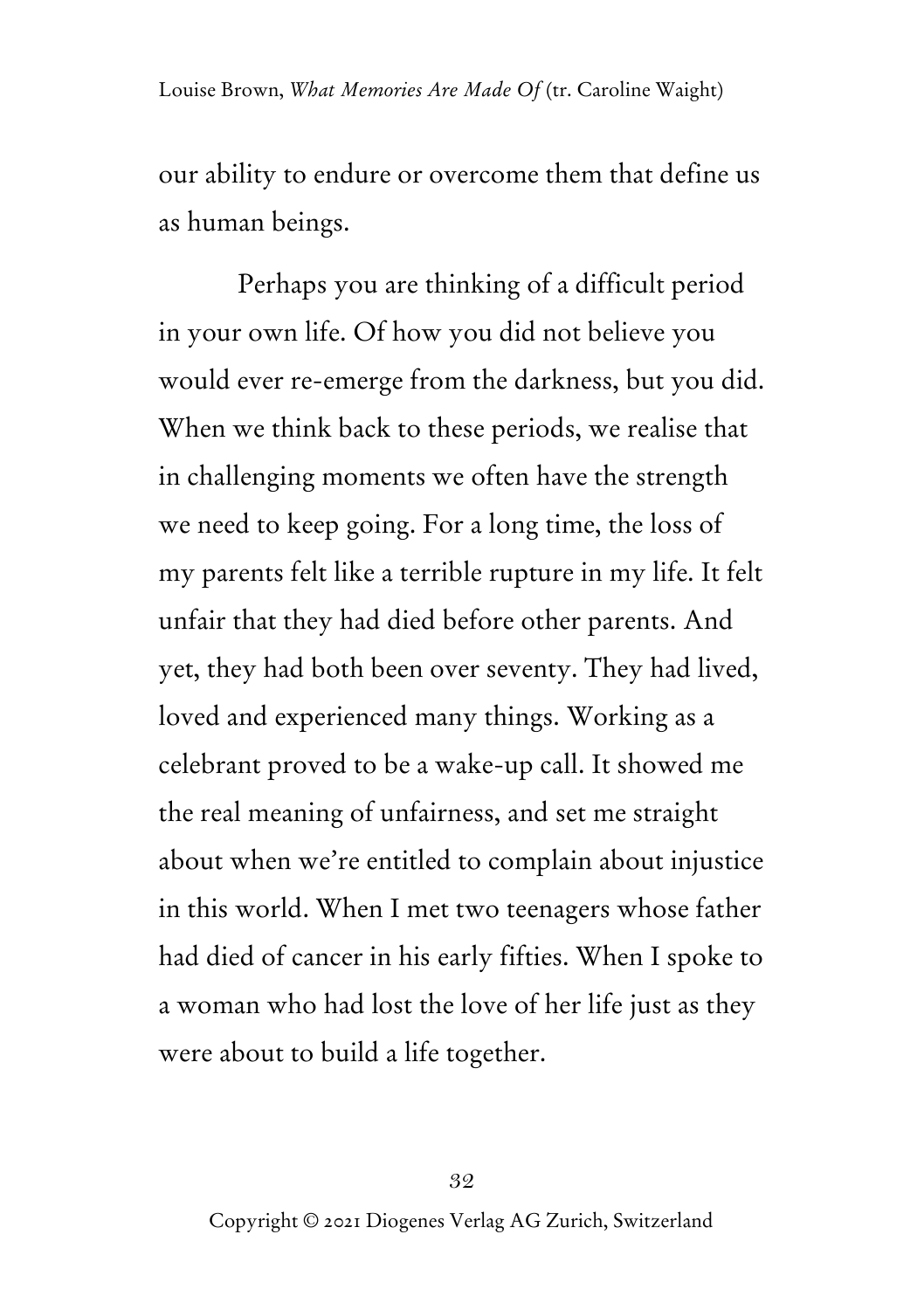It seems paradoxical that we're constantly confronted with tales of suffering and loss in the news, and yet in our everyday lives we never seem to be prepared for the fact that we will one day lose a person we love. It took me a long time to accept suffering less as a disruption and more as a part of life, a variation in its soundtrack. Until I learned to see loss and pain for what they are: elements of life. Until it became easier for me to accept fate instead of railing against it and wallowing in my own suffering.

I don't want to sugar-coat suffering. I've never been fond of sayings like, 'What doesn't kill you makes you stronger.' Because what doesn't kill us sometimes almost does. And what almost kills us can leave deep cracks and scars. Scars that don't always heal well, and shape us forever.

The author Julian Barnes, writing after the death of his beloved wife, compared re-emerging from grief to a gull dragging itself out of an oil-slick: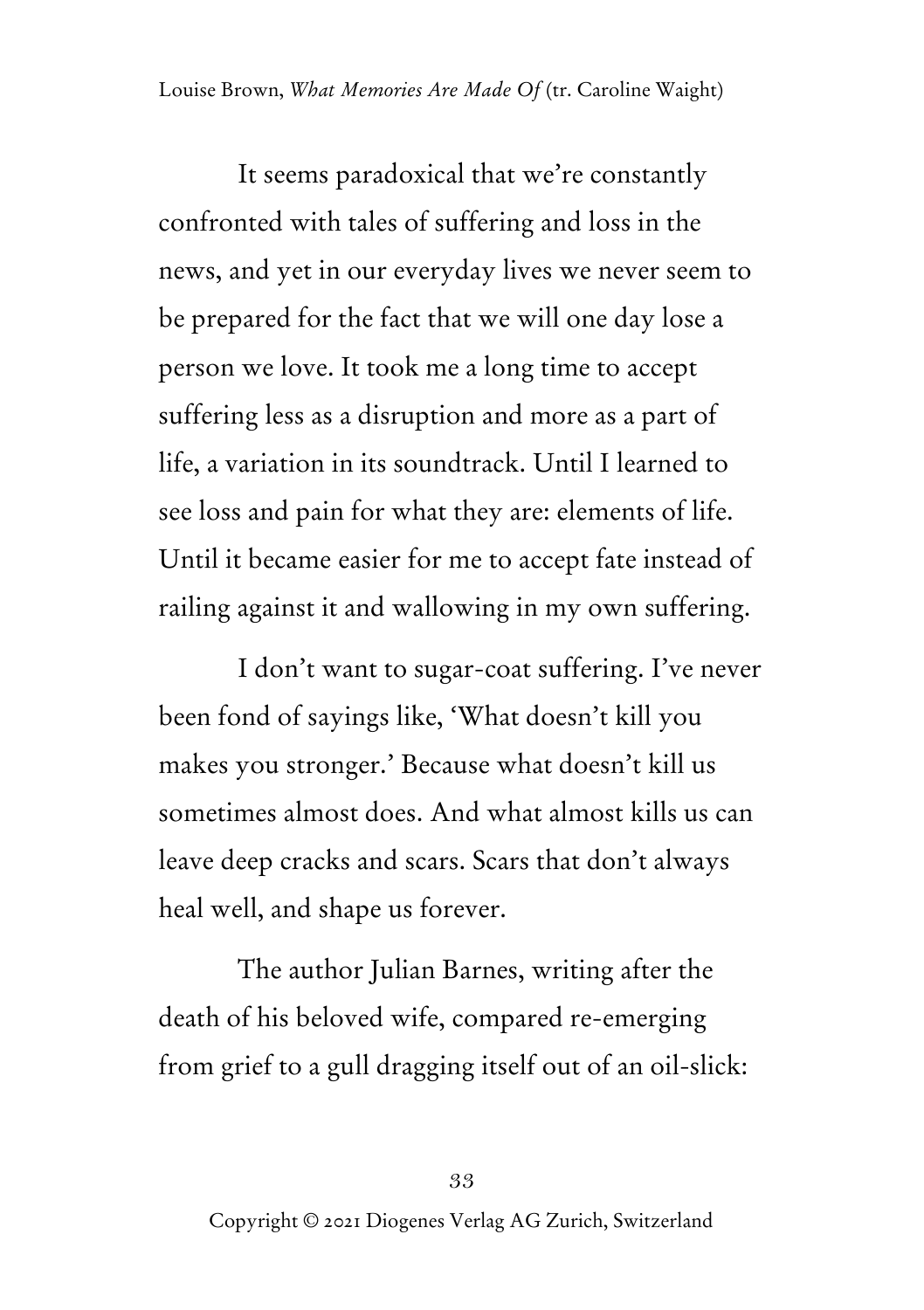Eventually it learns to fly again, but with oil still sticking to its feathers.

It's this will to survive that has often impressed me when writing about those that have left us: this and their frequently underestimated ability to accept fate and make the best of life despite lingering scars. Dealing with death and with my own painful losses has made me aware of how tough we human beings are. How resilient we can be. How strong we are – often much stronger than we think.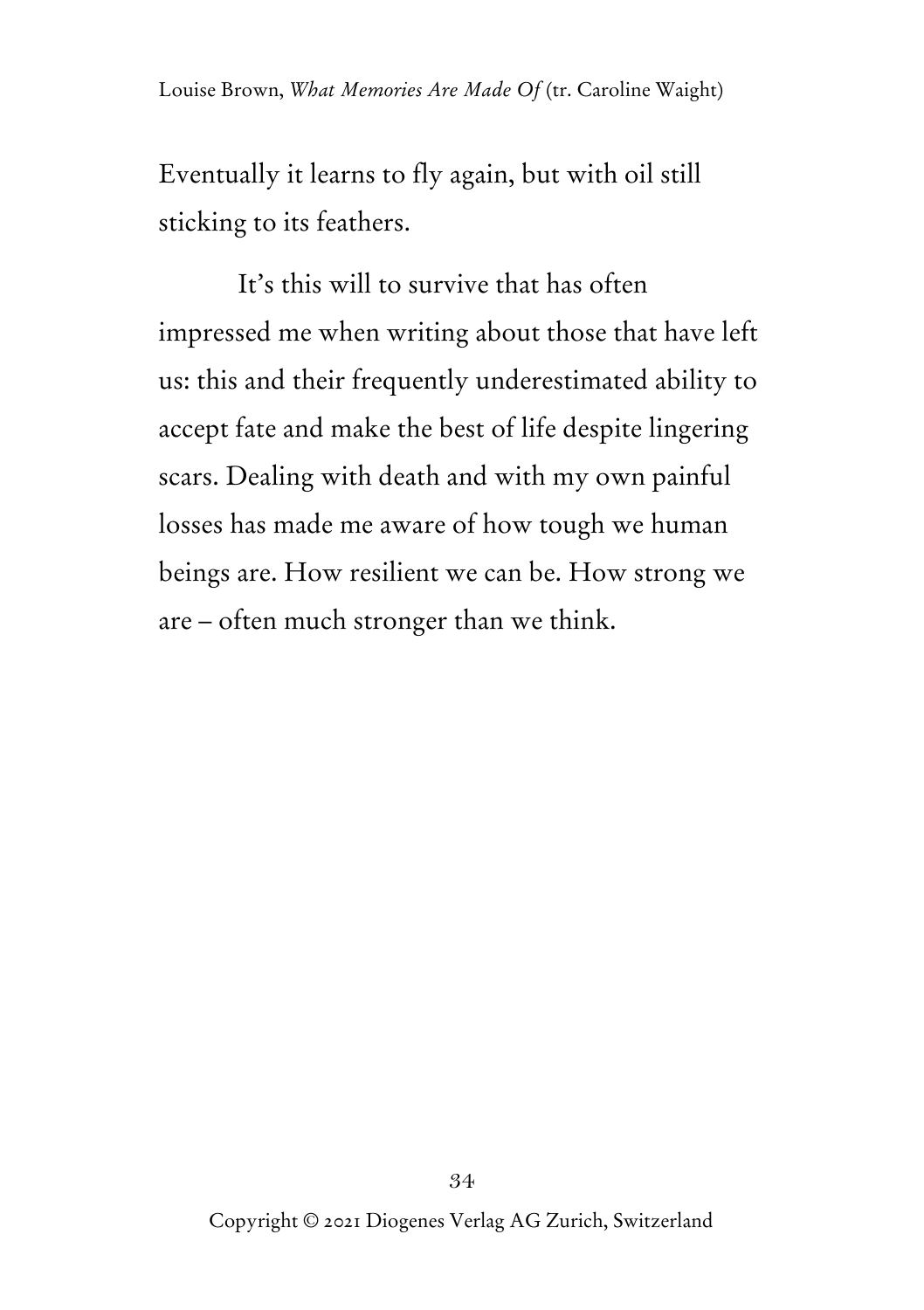## **What Do You Mean, "Power Speaker?"**

**or**

## **A Job with Responsibility**

'What do you do for a living?' a mother asks me at kindergarten, as we wait for our children in the cloakroom. 'I'm a journalist,' I reply, as I usually do, and then I think for a moment. Strictly speaking, that's no longer true. Taking a deep breath, I say, 'But I recently switched careers. These days I work as a funeral celebrant.'

The other mother looks up from the jacket she is shaking out. I see the surprise and uncertainty on her face. Then she says, 'Wow, that's interesting.' It's the first time I've told a stranger about my job, despite having worked as a celebrant for several months. I don't know why I have been so hesitant to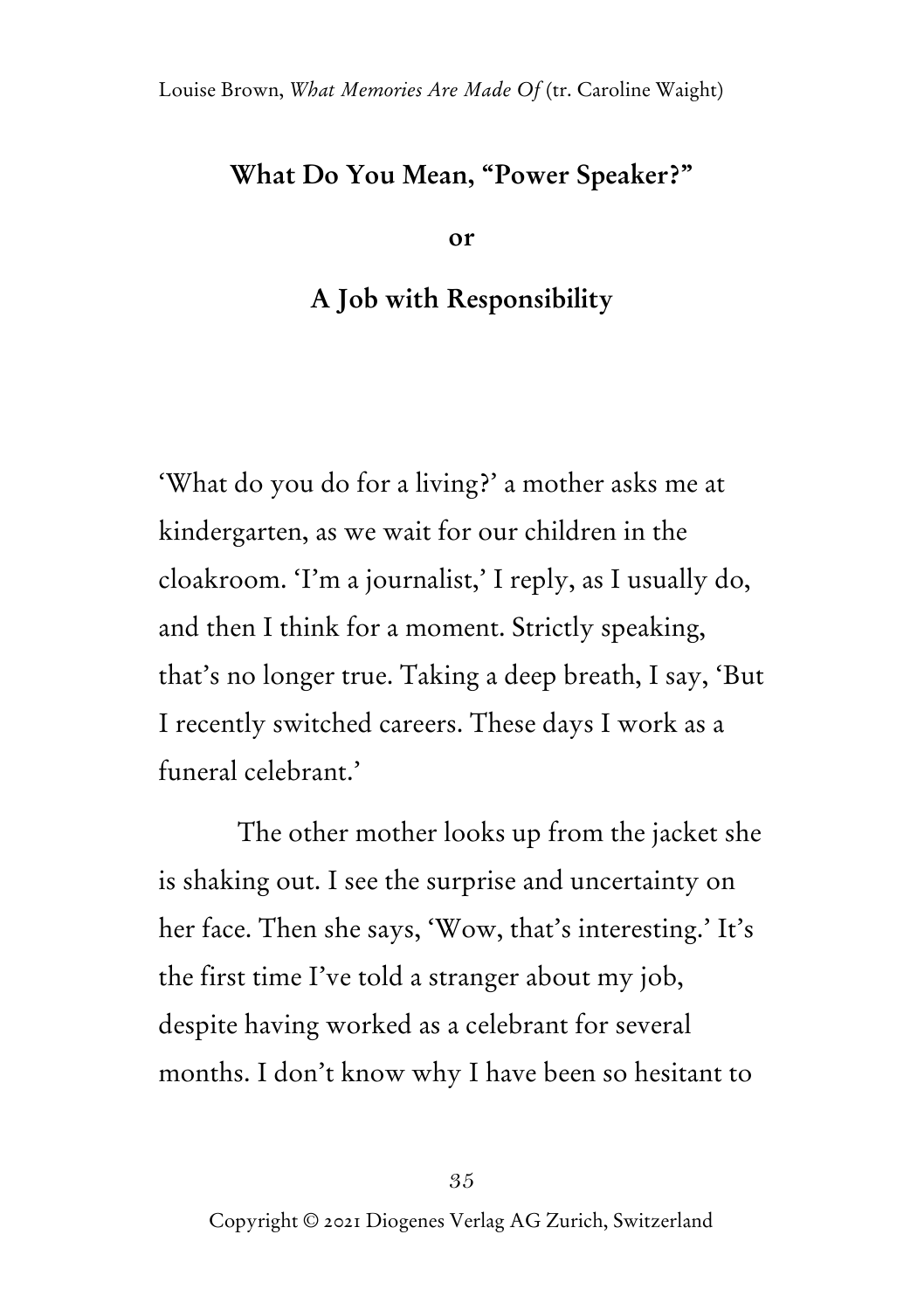tell people. Maybe because I wasn't sure how people would react.

The profession is still rare, although according to the undertakers I have spoken to, demand for secular celebrants has steadily increased in recent decades. So perhaps it's not surprising that many people are still unfamiliar with the concept when I mention it. In German, the word for funeral celebrant is 'Trauerredner', which sounds like the words 'Power-Redner', or 'power speaker'. As a result, when people ask about my profession, I often see a flicker of confusion on their faces and hear the response: "Sorry, did you say 'power speaker?'" Which is not an unreasonable leap, given that Germans often like to incorporate English words into their speech.

As it happens, 'power speaker' wouldn't be the worst description for a role that does demand strength: the strength to empathise with the bereaved without being overwhelmed by their emotions. To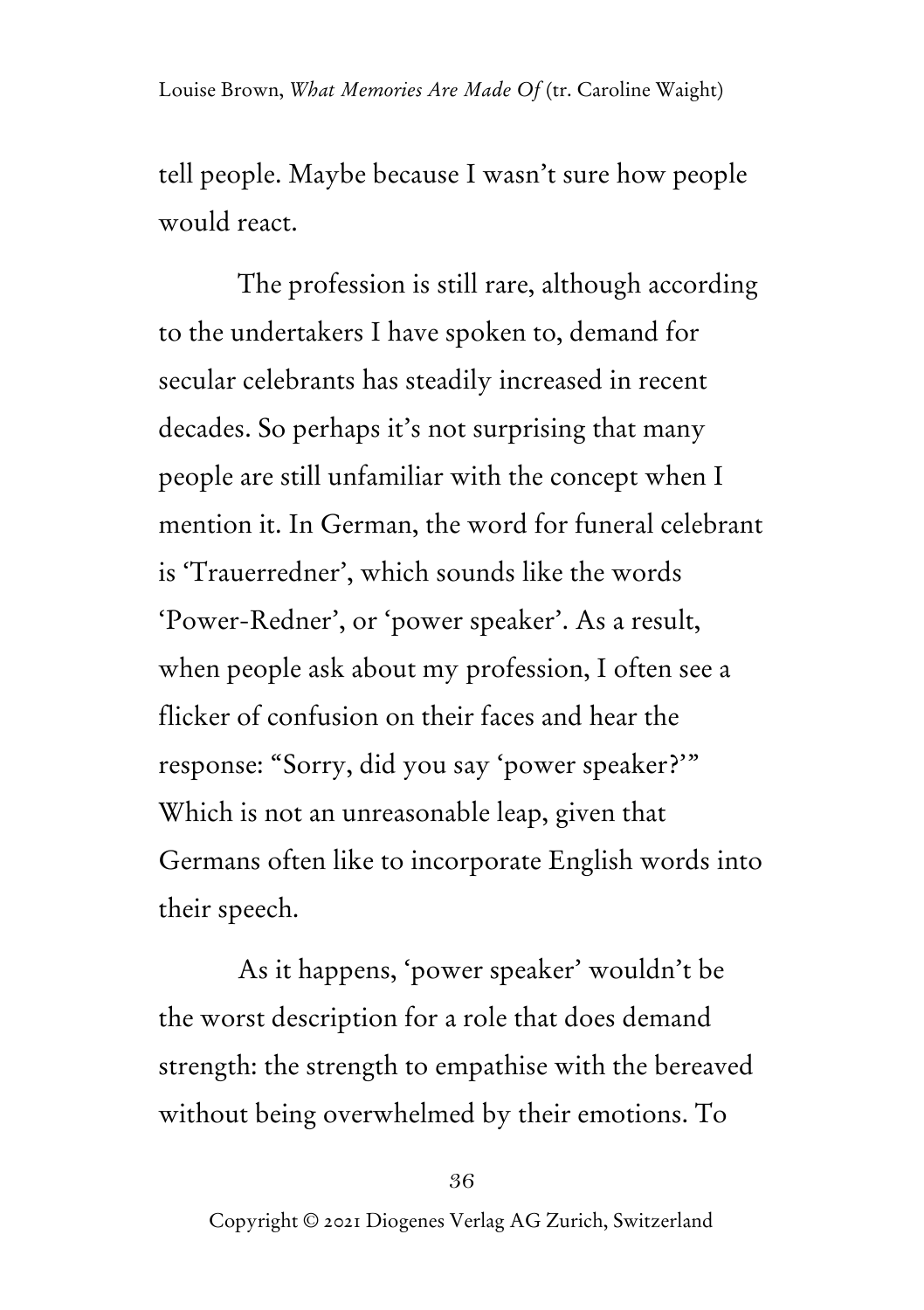radiate calm during a service, even when you don't feel composed. To absorb the pain of those grieving without being consumed by it. This is something else I have come to understand: that another person's pain is often your own as well. Those who have experienced a serious loss are often reminded of it by their next encounter with death, like an old scar that makes itself felt on cold days.

It is often said that people are afraid to think or speak about death and dying, which is why I was initially hesitant to talk about my work. Over time, however, I have learned that there is no reason to hold back when it comes to my profession. In fact, when I do talk about it, I am usually met with interest and a certain respect, which I don't feel I necessarily merit. People such as doctors, paramedics or nurses, who do battle with death at extreme moments in life – death, illness or birth – deserve far more respect than I do.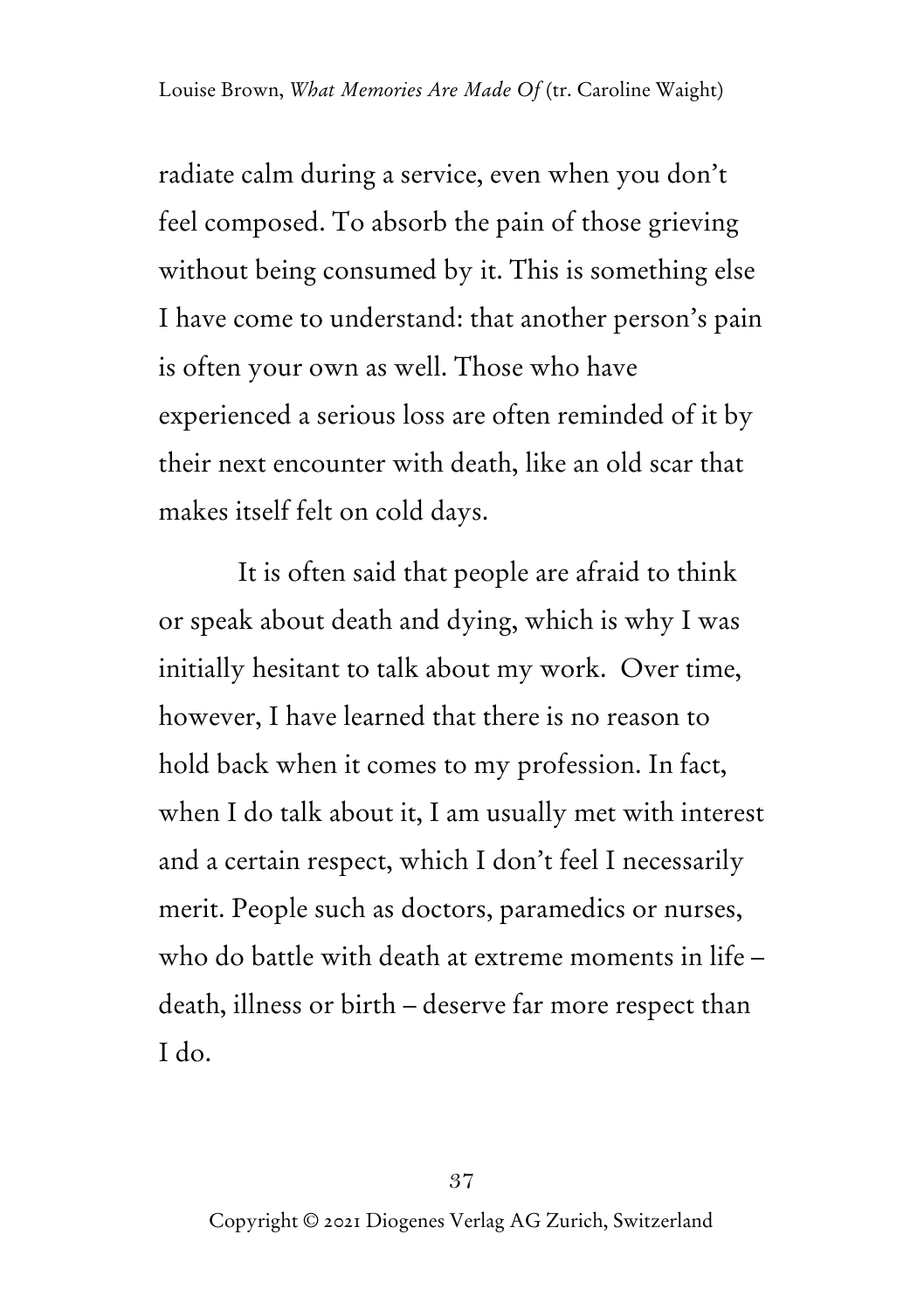I get a wide variety of reactions to my job. Men will often ask, 'Have you ever seen *Six Feet Under*?' It is a darkly comic American TV series that has won numerous awards, set in a funeral home. Presumably they are secretly hoping I'll share an anecdote or two. Women will often ask whether the job is depressing or whether it gets me down. To which I can only reply, 'Yes, sometimes it does. But at the same time, I've never done anything more meaningful in my life.'

Another question I often hear from relatives at the end of a meeting, posed with halting curiosity as I'm putting my notebook back in my bag, is, 'So how do you become a celebrant?'

Certainly not because I dreamed of working for a funeral home as a child. Back then I wanted to be a paediatrician, which isn't the best choice if you can't stand the sight of blood. I have loved writing since childhood and I have always been curious, so I became a journalist. Several years after my parents'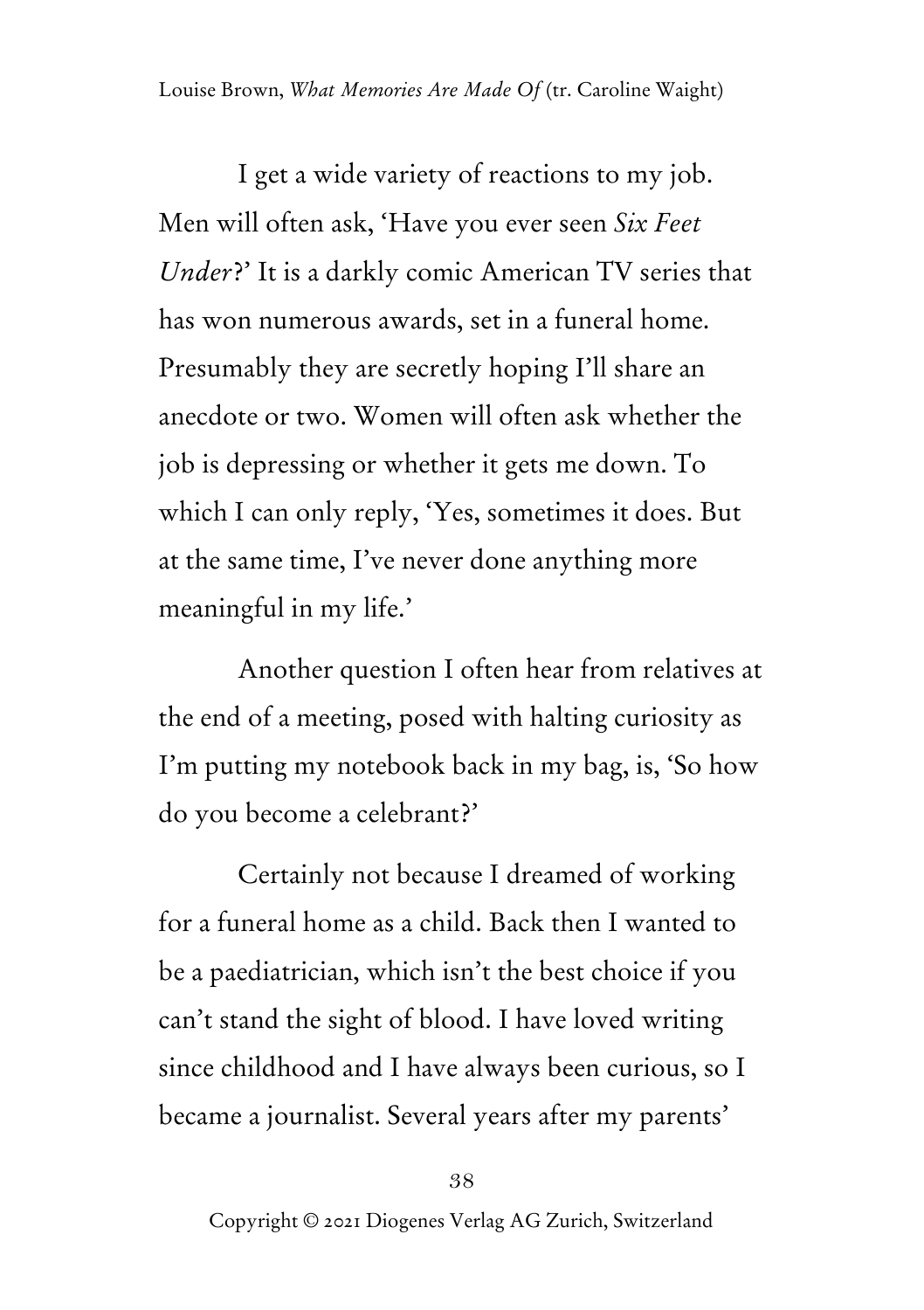death, I interviewed an employee at a funeral home, who, as he accompanied me to the door, asked whether I had ever considered writing eulogies. Until then I didn't know funeral celebrants existed, as in my experience, eulogies in Britain were mainly given by a minister or by family members or friends.

I couldn't get the idea out of my head. The more I read and thought about it, the more I found myself wondering whether it would be possible to start in the industry as a newcomer. When I did finally enter the world of cemeteries and funeral parlours, I learned that many people employed there had varied professional backgrounds, having worked previously as hoteliers, bankers or legal assistants. Many of them had experienced terrible losses, and had made a conscious decision to engage with death in their everyday lives.

The comedian Jerry Seinfeld apparently once quipped that more people are afraid of public speaking than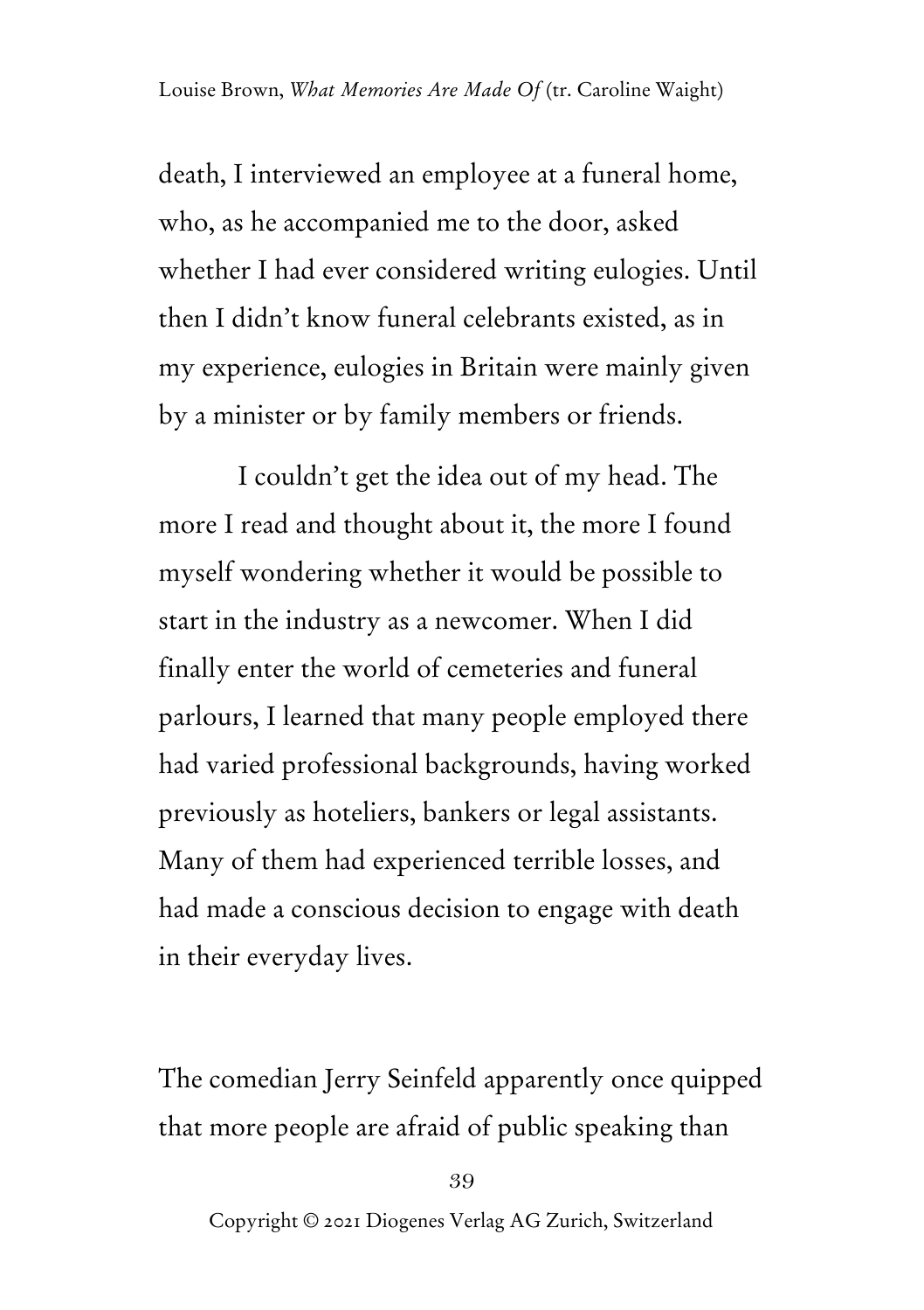they are of dying – which is why at a funeral you are better off in the coffin than at the lectern. For many years, the mere thought of speaking in front of strangers made me break out in a cold sweat. When graduating from high school, I had to undergo an oral exam in which I discussed the evolution of the salamander – why, the teacher asked, were the animals on the island blue? I only got through this ordeal thanks to a sympathetic teacher.

Not long ago, I would have thought you were mad if you had told me I would one day be standing in front of a congregation, grappling with the nearimpossible task of finding the right words for a funeral service. It is a task with great responsibility. You can't repeat a wedding speech on the day, but given the current divorce rate, you might get the chance to reattempt it in the future. A eulogy, however, is a one-off. It cannot and will not be repeated. And since a funeral comes at a time when many bereaved families are finding everyday life and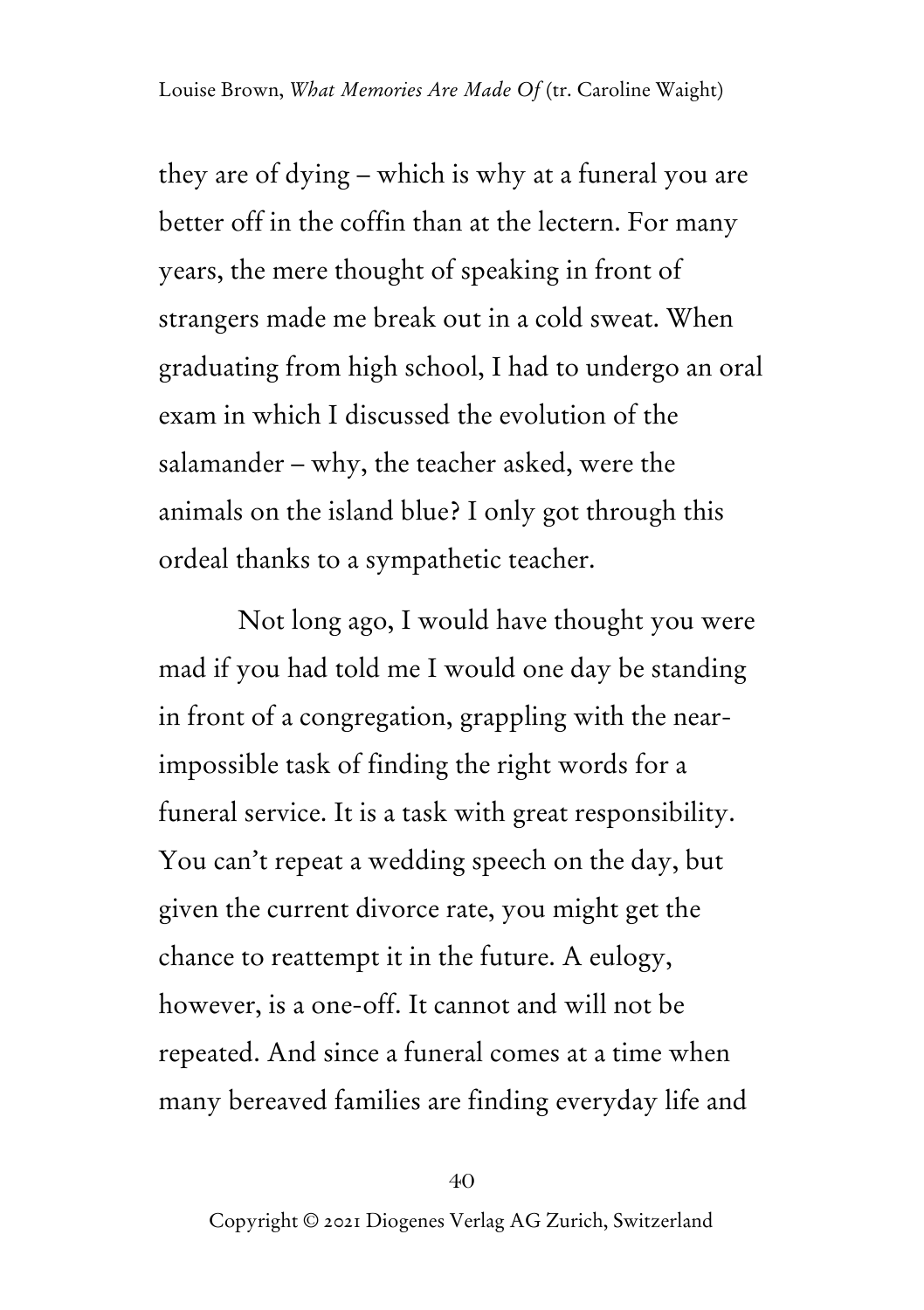their emotions spiralling out of control, they are all the more preoccupied by the details of the funeral ceremony. This means even the tiniest errors can turn into disasters. If the ribbon on a wreath reads 'Hinrich' instead of 'Heinrich', the widow will remember the mistake forever. The pressure is on for everyone involved – the funeral director, the organist and the florist – to deliver a ceremony as perfect as possible.

The same goes for the celebrant, too, who is supposed to speak with dignity but not be too stilted: 'Please don't be too formal!' is something I often hear from the bereaved. It's also important to make sure your choice of words doesn't aggravate any conflicts between relatives, and that you address the mourners in such a way that no one feels neglected – sometimes a delicate balance when dealing with adult children. There can be no mixing up of wedding dates, no forgetting of job titles and certainly no mispronouncing of the Finnish name of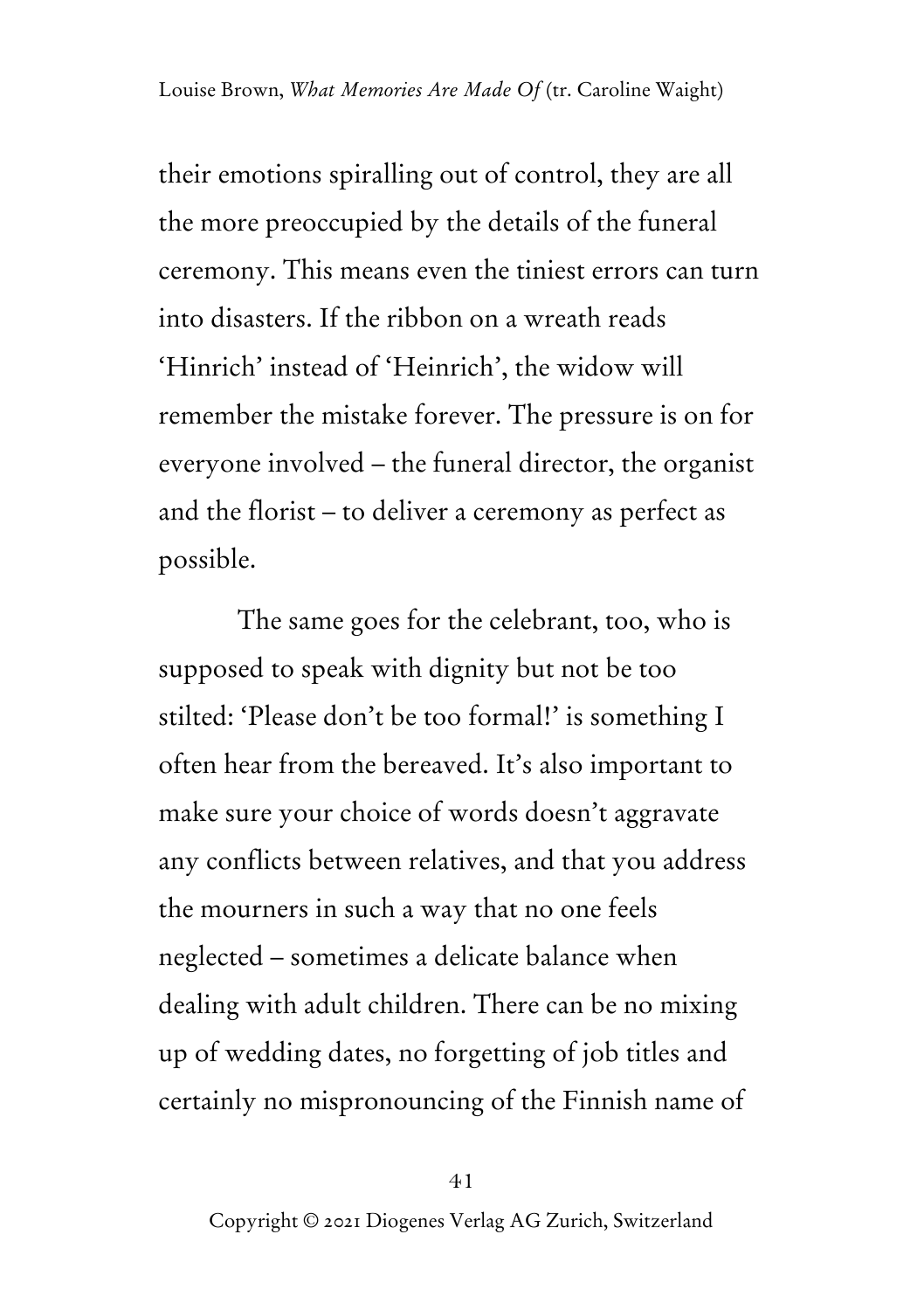the deceased's eighth great-grandson. As a non-native speaker, it is equally important to avoid any grammatical errors.

The pressure to deliver a successful eulogy that speaks to everybody in the room – correct, informative, empathetic, dignified, individual and authentic – is high.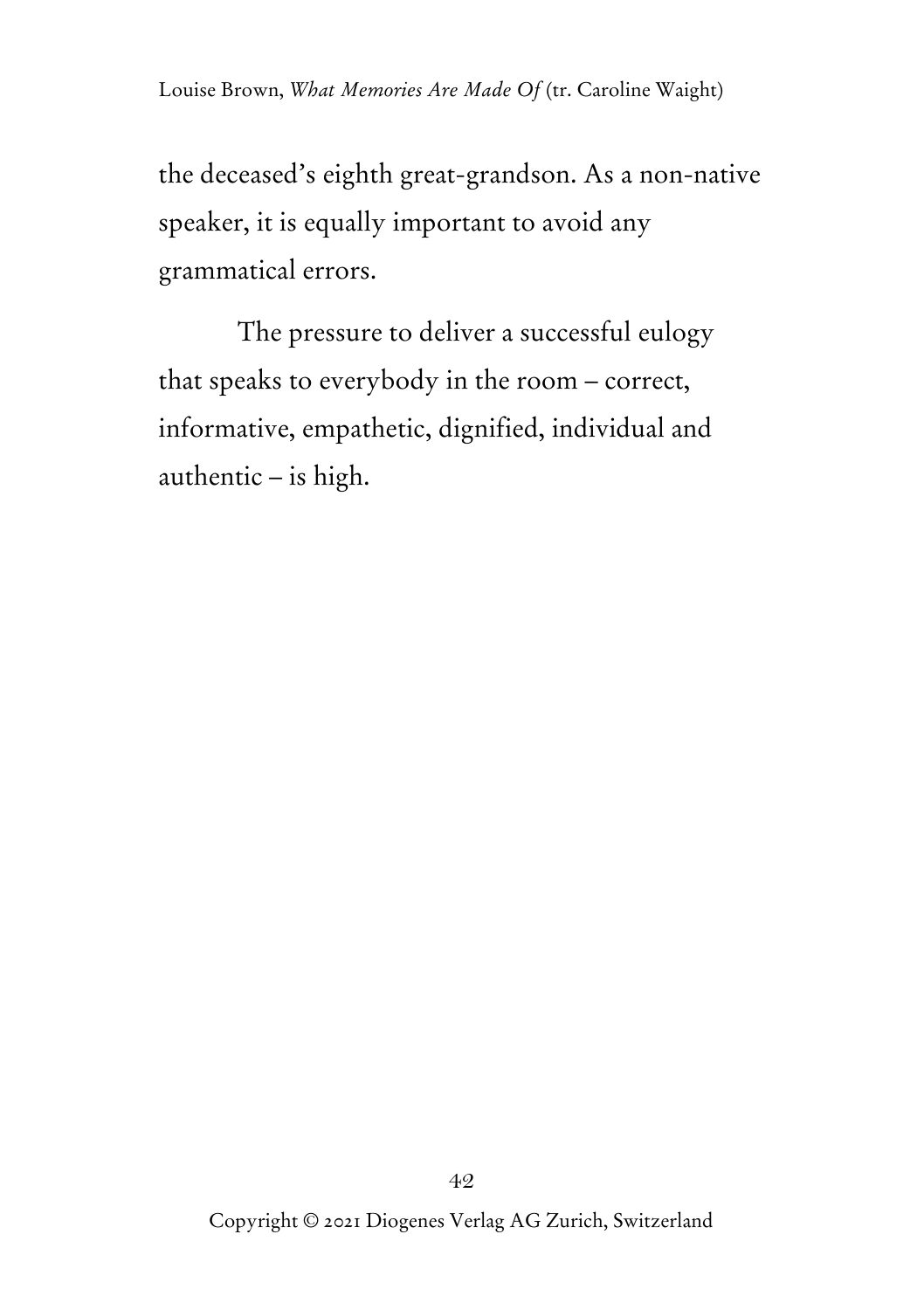## **Heavy Tears**

#### **or**

## **An Attempt to Make Sense of Things**

So why do I do this? Why do I seek out the suffering of others? When I am preparing for a eulogy and my breath catches as I notice the deceased's date of birth – 1985! When my heart sinks as I am asked to write a eulogy for an elderly lady whom I remember clearly, because I gave the eulogy for her husband only a year before. Or when I'm in the cemetery afterwards, saying goodbye to the proud, tall gentleman who kept his composure for his wife throughout the ceremony, and a single, fat tear rolls down his cheek.

Perhaps it's a desire to transform the pain of my loss into something useful, even positive, that motivates me. To do something meaningful with the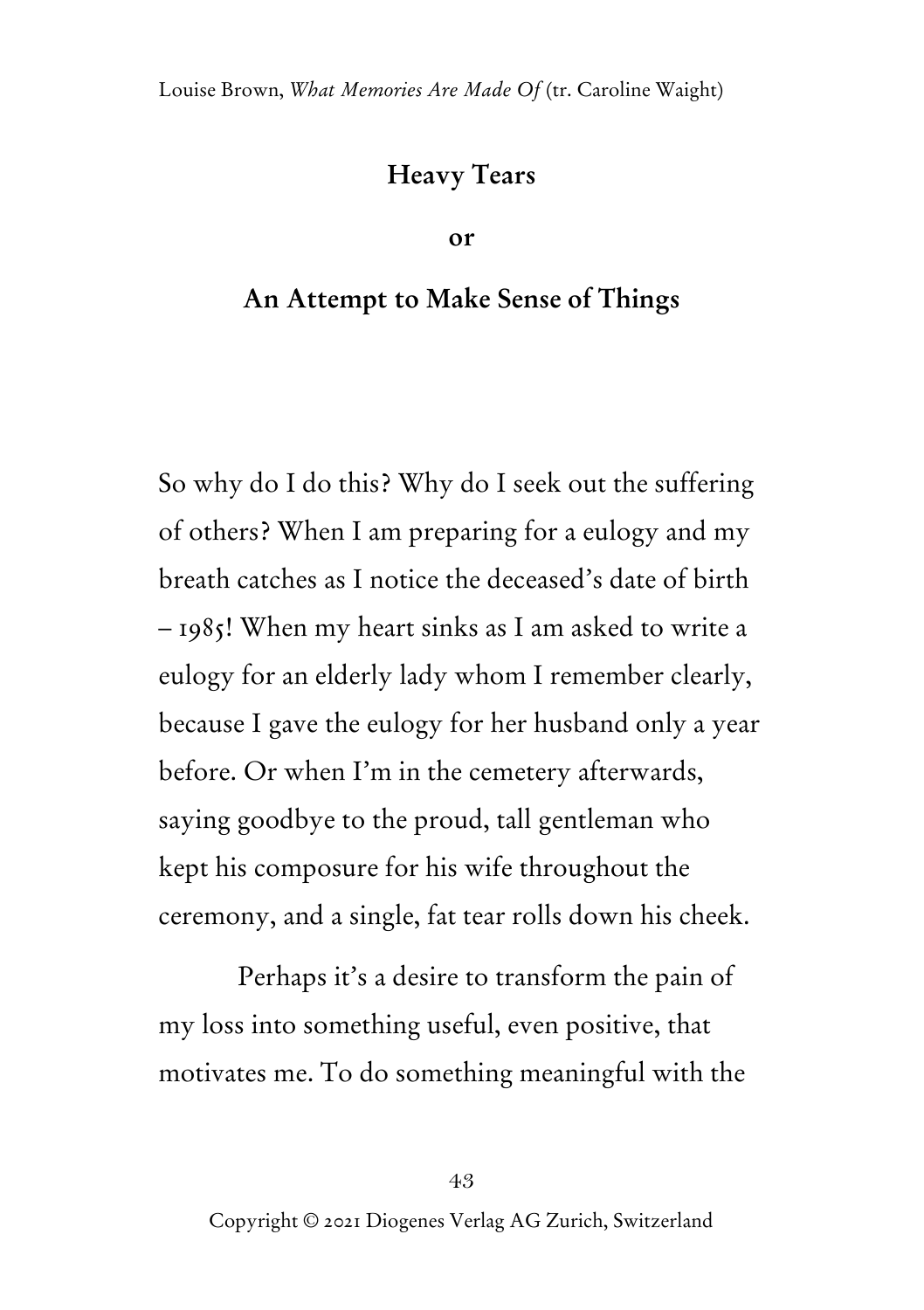skills I acquired as a journalist, now that I have become aware of my own mortality.

Perhaps it's an attempt to make sense of my loss, which at the time seemed merely senseless. An attempt to understand death, dying and everything connected to it. To comprehend grief and what it did to me: why I felt as if I had aged years within a few weeks and at times as if I was losing my mind. Perhaps it's an attempt to work out what can bring us strength and peace at times of sorrow. How I – or we – can learn to live with grief. As is so often the case, it's the small, unconscious steps that lead to the biggest leaps in life. At least in my experience, since becoming a funeral celebrant was certainly not part of my plans. Yet perhaps the question isn't so much why I chose this path, but more why I have stuck to it.

Maybe an answer can be found in experiences like these: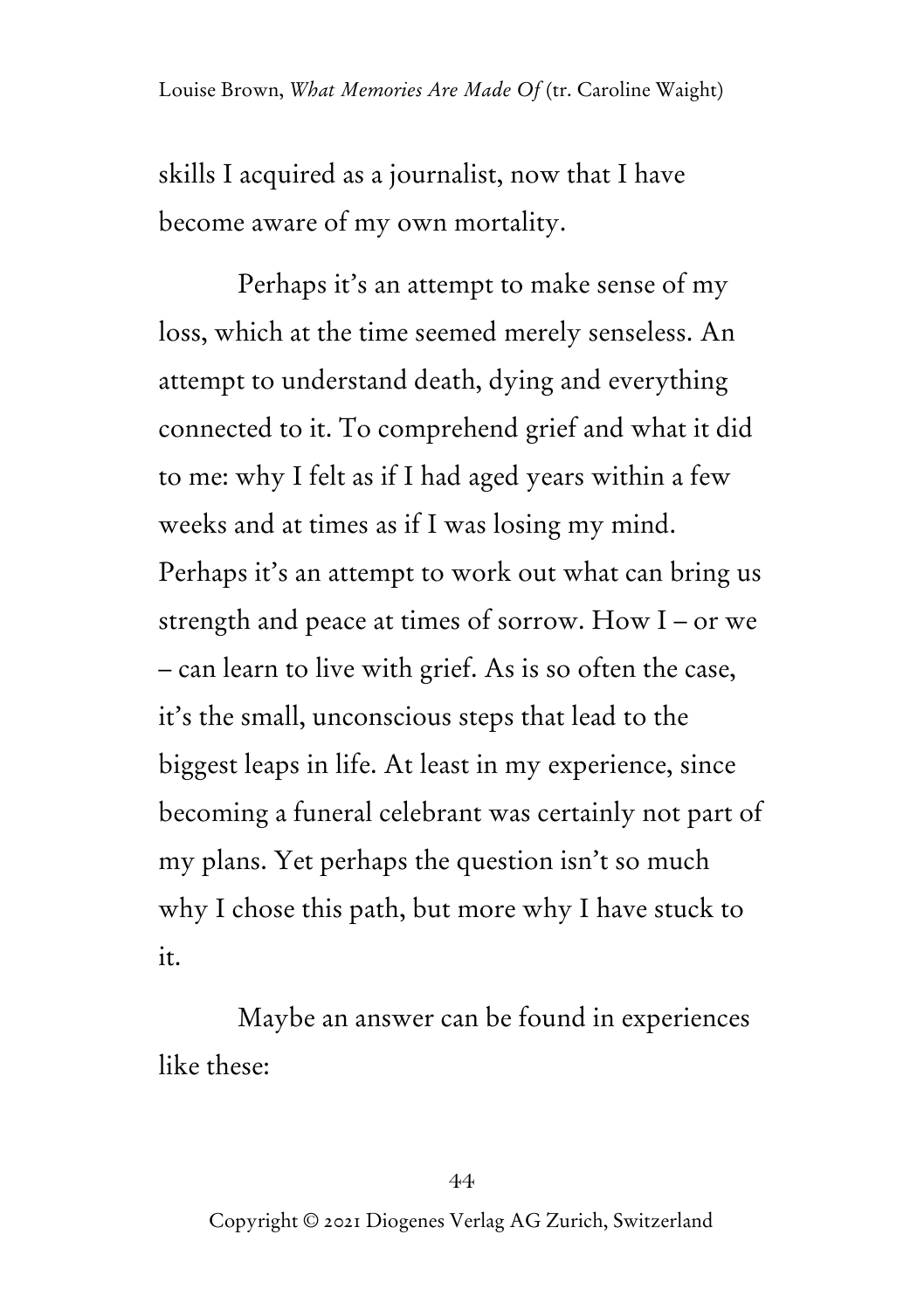It's summer and I'm in a village chapel, giving a eulogy for a woman who died of cancer in her early fifties. There are small bouquets of lavender on all the pews. The coffin is strewn with lavender as well, because each year, the woman and her partner used to drive down to the South of France in their Volkswagen Bus. In the chapel, I talk about how they had picnics in the lavender fields. How they played together in a band. During the ceremony, we play French chansons by Édith Piaf and Jacques Brel. And we hear the deceased herself, the recording of a song she sings accompanied by her band. As her clear, warm voice mingles with the scent of lavender, as she sings of the sea and of longing, I see her friends and family sobbing in the pews before me. Tears shine on their cheeks, and yet their eyes are alight. They are crying with pain. And they are crying with happiness. The room is filled with sorrow and joy at the same time – like nothing I have ever experienced before. For the first time in my life, I see people able to show joy even in their grief.

45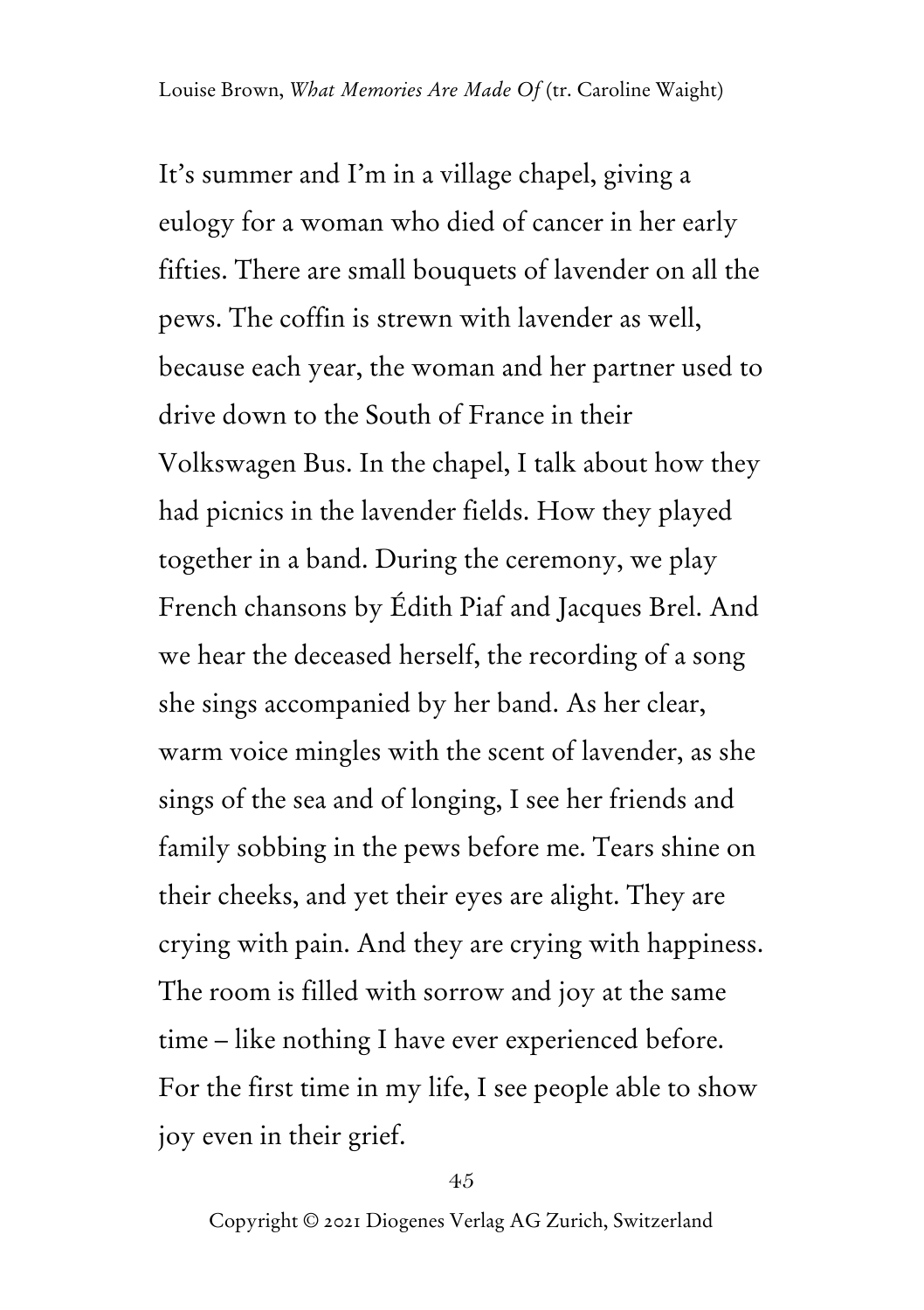One autumn day, a small funeral procession gathers around an urn in a woodland cemetery. A flock of wild geese shoot like black arrows across the white sky above. The grave is directly underneath an oak tree. As the funeral director lowers the urn into the grave, an acorn falls in after it, landing on the urn in the hole with a solid *clunk*. For a moment, nature has captured everyone's attention. Like clouds parting for a fleeting moment, their faces briefly lighten.

On another day, I speak at a ceremony for a woman who, at the age of ninety-four, once spontaneously abandoned her walking frame on the pavement to try out a stranger's scooter. It's not exactly a giggle that ripples through the chapel, but like a soap bubble bursting, the tension in the room is momentarily released. The memories of the last months fade away: the falls, the weeks in hospital that followed. In these minutes, the woman is present once again, as the